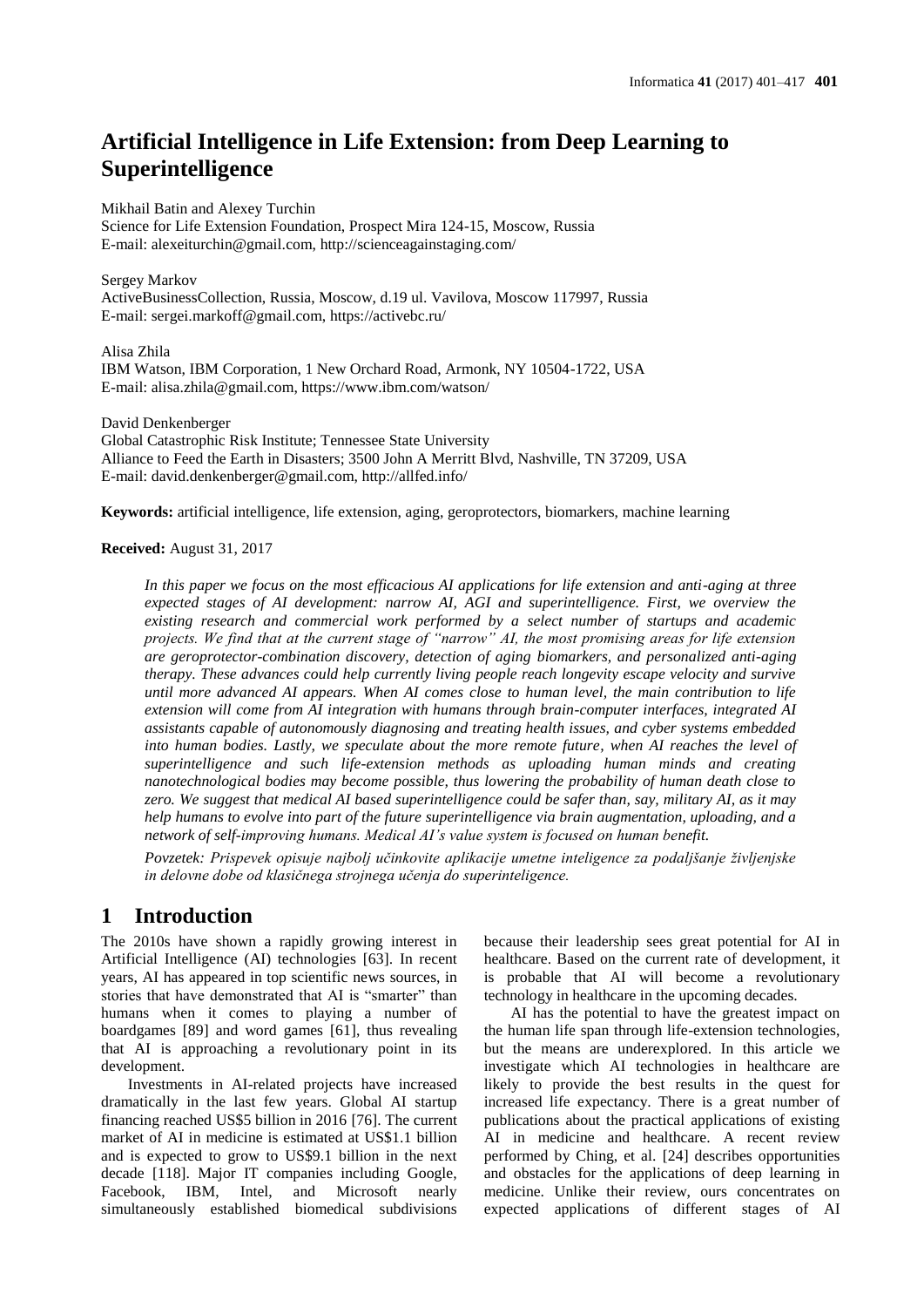development to fight the main cause of death in humans, aging. We demonstrate how gradual evolution of AI in medicine will result in medically oriented beneficial superintelligence able to produce indefinite life extension.

The considered time span also distinguishes this work from other analyses of benevolent AI, such as [16] and [58], which immediately jump to the stage of superintelligence, when AI will, by definition, be able to solve most or all of our problems. As AI is constantly evolving, we should determine how to use it most efficiently during each stage of its development and look at the period between now and superintelligence. Only by doing this will we be able to achieve the longest possible life extension for currently-living human beings.

In this article we outline a path for the application of AI to life extension that yields increasing gains at each step. We show that analysis of aging biomarkers and geroprotectors with the use of narrow AI will make the largest impact on human life expectancy with a relatively small investment. We also show how an increasing amount of an individual's healthcare data collected via wearable devices ("wearables") will feed the datacrunching ability of AI and provide constant personalized monitoring of that individual's health on ever-deeper levels, thus preventing illness at earlier stages as well as repairing age-related damage. We also demonstrate how AI-powered robotics will gradually become inner parts of the human body, resulting in *cyborgization* and high survivability. Our final point of interest is integration of AI with the human brain via neuroimplants to enable mind uploading. See table 1 for an outline of the expected evolution of the application of medical AI in life extension.

The growth of AI's ability for independent research will be increasingly helpful in finding new technologies to lower human mortality until AI reaches the stage of self-improvement. We expect that the development of medical AI will at least partly offset the existential AI risk [16] via intrinsic orientation of medical AI on human benefit and AI's closer integration with humans via brain implants (see section 7.2).

This article is conceptually similar to the report on the expected development of military AI [28], in which the same three levels of the future of AI are considered. The idea that AI will help us to make large gains in life expectancy has been explored in works of futurists Ray Kurzweil [58] and Robert A. Freitas Jr. [36], among others.

This paper is structured as follows. In section 2, we review the expected progress in AI, the levels of development of AI, and the predicted timeline for the corresponding advances. In section 3, we review the current applications of AI to life extension, as developed by select startups and academic projects. Prospective near-future applications of AI to life extension and antiaging are outlined in section 4, which covers research that is yet to be transferred from academia to the lifeextension industry. The expected effect of artificial general intelligence (AGI) on life extension and applications that it will enable are discussed in section 5. The more distant future of AI, including superintelligence and its effect on life expectancy, is outlined in section 6. In section 7, we conclude our overview with a discussion of the best strategies for using AI to maximize the life span of the currently living generation.

| Epoch<br>Sphere                            | <b>Narrow AI</b><br>and machine learning | <b>Human-level AI</b>                | Superintelligence              |
|--------------------------------------------|------------------------------------------|--------------------------------------|--------------------------------|
| Safety and healthcare                      | <b>Patient organizations;</b>            | <b>Global safety system</b>          | Merge of humanity and Al;      |
| ecosystem                                  | <b>Digital medicine</b>                  |                                      | Indefinite life extension      |
| <b>Integration of AI</b>                   | Intellectual avatar:                     | Exocortex:                           | Uploading;                     |
| and human brain                            | <b>Digital immortality</b>               | Upgrade net                          | Neuroweb                       |
| <b>Integration of AI</b><br>and human body | Wearables                                | Cyborgization;<br><b>Microrobots</b> | Nanomedicine                   |
| Scientific research                        | Geroprotectors;                          | <b>Artificial scientists;</b>        | <b>Full control of biology</b> |
| in life extension                          | Biomarkers of aging;                     | <b>Full control of genome</b>        |                                |

Table 1: Expected evolution of medical AI in life extension.

## **2 AI development in the twenty-first century**

#### **2.1 AI development pace**

Predictions about the development of AI have been complicated by AI "winters," periods of decline in funding and enthusiasm due to the lack of breakthroughs.

Despite past "winters," the advancement of AI technologies has skyrocketed in recent years. We are living in a very exciting moment, considering the overall rise in enthusiasm for AI. According to one survey [16], a majority of scientists believe that human-level AI, then superintelligence, will be achieved before the end of the twenty-first century. The current moment (2016–2017), is a period of accelerated AI development, fueled partly by the hype surrounding neural networks and machine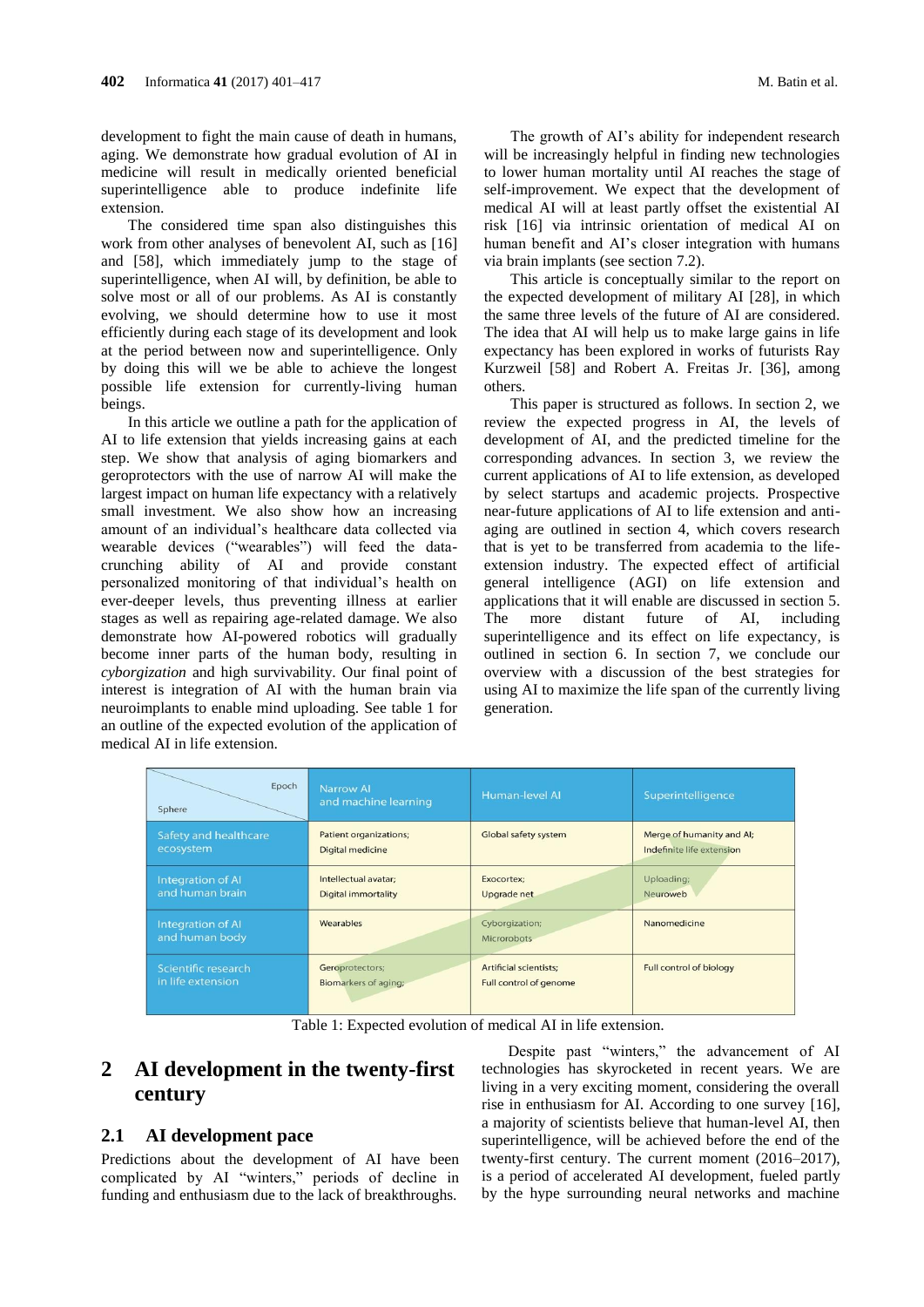learning. Dozens of startups are working to develop AGI, and they are attracting substantial funding. Achievements in the development of AI are doubling every year in such areas as complexity in text understanding, speech and visual recognition, and natural language conversation [33].

If we extrapolate current trends in the performance and capacity of neural networks, infrahuman (that is able to most things that can do ordinary human being and may work as a robotic brain; but some complex creative activity is still beyond its abilities). AI could be achieved as soon as the 2020s [93].

A recent, large poll of AI scientists [41] shows that AI is expected to be able to master human language around 2026 and, with 50 percent confidence, that machines will exceed humans in every task by 2062.

If AGI appears soon enough, its impact will overshadow that of the slower, decade-long research in geroprotectors described below, and thus make them obsolete even before their fruition, as AGI will provide better solutions. Yet we cannot rely on the early AGI scenario, as AI prediction is known to be difficult.

In any case, two possible scenarios are:

- AGI will be achieved in the coming two decades;

- AGI will be achieved by the end of the twenty-first century.

There is a big practical difference between these two scenarios. In the first case, the majority of people living today will be able to use AI for almost indefinite life extension. In the second case, most currently living people will be able to enjoy the benefits of AGI only if a huge effort is made to take advantage of all intermediate life-extension technologies to help the current population survive to see AGI achieved.

Aubrey de Grey named the situation of improving life expectancy rate equal to the passage of time "longevity escape velocity" [4]. The result would be indefinite life expectancy (ignoring accidents, global catastrophes, etc.). In this paper we show that AI is the main "game changer" that will help currently living people reach longevity escape velocity, as its effects over time will outweigh other known means of life extension. AI is the most rapidly developing technology, and it affects and accelerates the development of all other lifeextension technologies.

The exponential growth of AI, which is now doubling with a period of one year, according to [33], will potentially be able to compensate for the exponential growth of the probability of human death because of aging, which doubles every seven years [37], but there is large lag of implementation of medical AI technology. However, it is possible that AI growth will slow down, as it happened several times before during AI winters, and will be sigmoidal.

In [15], Nick Bostrom shows that each day of delay in the achievement of superintelligent AI, which would reverse aging, costs 100 thousand human lives.

The pace of the AI progress is very uncertain but for the purpose of this article, we are going to talk about stages of AI development in a way that is agnostic to timelines.

## **2.2 The three levels of the future of AI development**

In this section we clarify and enhance the classification of the levels of the prospective AI. These levels are often mixed in AI discussion, which leads to confusion.

**Narrow AI** (weak AI) is the level of a computer program that achieves above-human performance in a specific, narrow task [16]. For example, the tasks of MRI scan recognition and facial recognition require two differently trained systems, although the underlying learning mechanism may be the same. Most existing AI systems are considered narrow AI. The number of such programs is growing rapidly due to the success of machine learning and neural networks.

The difference between narrow AI and conventional computer programs is the ability of the former to learn. Autonomous cars employ a good example narrow AI. Such AI systems do not have full human capacity, particularly in generalization.

Additionally, the majority of contemporary AI systems need ongoing human supervision.

**AGI** (human-level AI) is AI at the level of human intelligence in many areas. For example, there would likely be communication in natural language, understanding the context of most situations, as well as performing most of the intellectual tasks that humans are able to perform.

Philosophical questions about the possibility of consciousness in AI are outside the scope of this pragmatic definition. Ability to self-improve is an obvious consequence of this level of AI development. As a result, according to Nick Bostrom [16], an era of human-level AI will be brief, as AGI with self-improving abilities will soon evolve superintelligence. Robin Hanson [45] adheres to the view that computer models emulations—of the human brain will dominate in the future.

**Superintelligence** is the level at which AI will supersede humans in all aspects, overtaking the intelligence of the entirety of human civilization. It will be able to govern the world, make scientific discoveries, launch space exploration, and create accurate simulations of the human past. Bostrom [16], Yampolskiy [113], Yudkowsky [114], and many other scientists expect its eventual appearance.

## **3 The current applications of AI in healthcare and medical research**

### **3.1 Growth of investments in healthcare AI**

In 2014–16 the giants of the IT industry announced the launch of biotechnology and life-extension projects based on machine-learning techniques. Among those projects are Google's Calico, focusing on anti-aging; Facebook's Chan Zuckerberg Biohub, searching for drugs for all diseases and creating an atlas of cells for this task; IBM's Watson Health, targeting healthcare in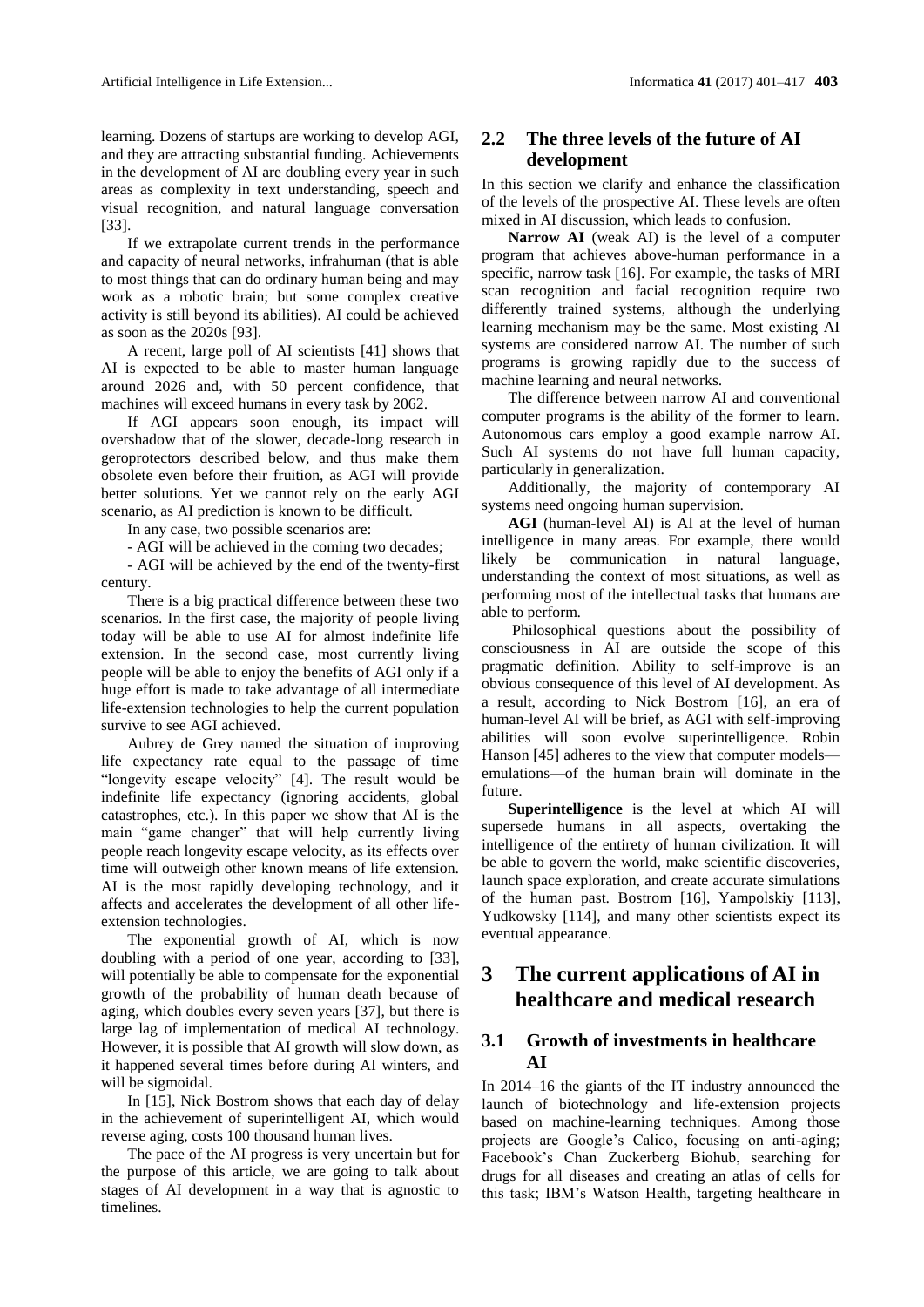general; Intel's large biotech section [52][;](http://www.intel.com/content/www/us/en/healthcare-it/healthcare-overview.html) Microsoft's innovative cloud computations for new drug discovery; and Apple's platform for wearables and software for health monitoring.

Not only big business invests in healthcare research and development; many startups are also making great strides. It is estimated that in 2016, there were 106 startups that used AI in various areas of healthcare. The number of mergers and acquisitions in healthcare AI grew from less than 20 in 2012 to nearly 70 in 2016 [51].

Many startups promise almost unbelievable feats. A collection of press releases for such companies comprises hundreds of pages of breathtaking announcements and lengthy enumerations, but most projects vanish within a few years as the survival rate of startups is low [38]. In order to attract investors, promises are often exaggerated. However, these promises may be used to measure general trends and expectations in the industry.

We can expect investment in AI to grow in the next years if a new AI winter does not occur. The healthcare sector is the largest potential source of funding for AI [11], as it is still a "deficit market" due to a large, unmet demand for better health.

#### **3.2 AI in medical research**

Even in scientific research, it is necessary to distinguish between "advertising" statements that often exaggerate achievements and real practical achievements. As to the former, in 2009 it was stated that a robot called Adam was able to formulate hypotheses and conduct experiments on the yeast genome [95]. But there were no subsequent publications on this device.

On the other hand, robots have indeed made substantial contributions to the automation of laboratory studies. For instance, robotic manipulators have automated repetitive operations with test tubes [13].

Among the recent practical applications of AI is the use of artificial neural networks for visual recognition of brain scans, including reconstruction of the relationships between biological neurons in brain connections [25].

Several companies are using AI to accelerate their research:

**Gero** (formerly known as Quantum Pharmaceuticals) employs the methods of physical kinetics and the modern theory of dynamical systems to model aging processes in complex biological regulatory networks [27] aiming to develop novel anti-aging therapies. To control the health effects of the future drugs Gero team has applied a deep convolutional neural network (CNN) to time series representing human locomotor activity from wearable devices, which allowed to produce a digital biomarker of aging [28]. This biomarker now serves as the scientific basis for Gero lifespan/health risks estimation app<sup>1</sup> and could be used as a metrics of health outcomes for wellness and life insurance industries.

**Deep Genomics** is working on a system that will allow studying, predicting, and interpreting how genetic

 $\overline{a}$ 

variations change important cellular processes such as transcription, splicing, and so on. [119].

**Atomwise** aims to reduce the cost of new-drug development through the use of a supercomputer and a database of molecular structures to predict which versions of a potential drug will work and which will not. [120].

There are many other companies and scientific groups that use AI to accelerate their medical research, and competition is fierce. Not all of them will survive.

#### **3.3 AI in diagnosis**

Claims that AI has outperformed humans in various narrow areas of healthcare have appeared since the 1980s [18]. In the early days, such claims mostly referred to expert systems that were popular at the time. It was difficult to translate such success into wider practice, though—and this scaling issue has plagued AI research from the beginning.

Yet humans are not much better. It was found that in 88% of cases a second opinion gives a different diagnosis [104]. Of course, this estimate may be unrepresentative, as only uncertain cases require additional evaluation, yet it demonstrates uncertainty in human diagnostics.

In April 2016, it was stressed by Mark Zuckerberg that machine learning helps to make diagnosis more accurate, inexpensive, and, perhaps most important, quick [46]. For example, an app that tracks changes in moles based on photos taken with a cell-phone camera can replace expensive visits to a doctor. This software, **Total Body Photography**, analyzes photos of moles in comparison with images of 50 million malignant moles using Israeli image recognition technology [88].

AI will be able to simulate biological processes in the human body and use the resulting models for prediction and diagnosis. This is done by using "big data"—that is, by combining a vast amount of data collected from wearables with the extensive data accumulated in previous medical practice. In 2016, IBM bought several corporations that had extensive data on an enormous number of patients. One of these, **Truven,** which alone has hundreds of millions of medical records, has been bought for US\$2.6 billion [26].

AI is also working with text and natural language, which helps to handle scientific papers, medical records, and patient complaints, but it still has considerable difficulty understanding human language [7].

**IBM Watson for Oncology** is a cognitivecomputing system that can answer questions formulated in a natural language (that is, in a human language). It has access to various sources of data: encyclopedias, databases of scientific articles, and knowledge ontologies. Thanks to its huge computing power and preprocessed sources, it can give accurate answers questions it is asked.

Since 2013, IBM Watson has been used at the Memorial Sloan Kettering Cancer Center to facilitate decision-making about treatment of patients with lung cancer. Its database is constantly updated with new disease records.

<sup>1</sup> [https://itunes.apple.com/us/app/gero-lifespan/id1222911907](https://l.facebook.com/l.php?u=https%3A%2F%2Fitunes.apple.com%2Fus%2Fapp%2Fgero-lifespan%2Fid1222911907&h=ATN-s7nXKEyiXHH5LjTczFRHv_r4r5arrkP0ZFq7TcSJUQBUtxZGx4-_c8d1mLatOQ3_bW13Sq4wn15HOehg91AogM57ZV_9HBLimJubJJ6GAtZ1ghqOsDatR-2UlOSPx4qsYgAuiyTKO1ey)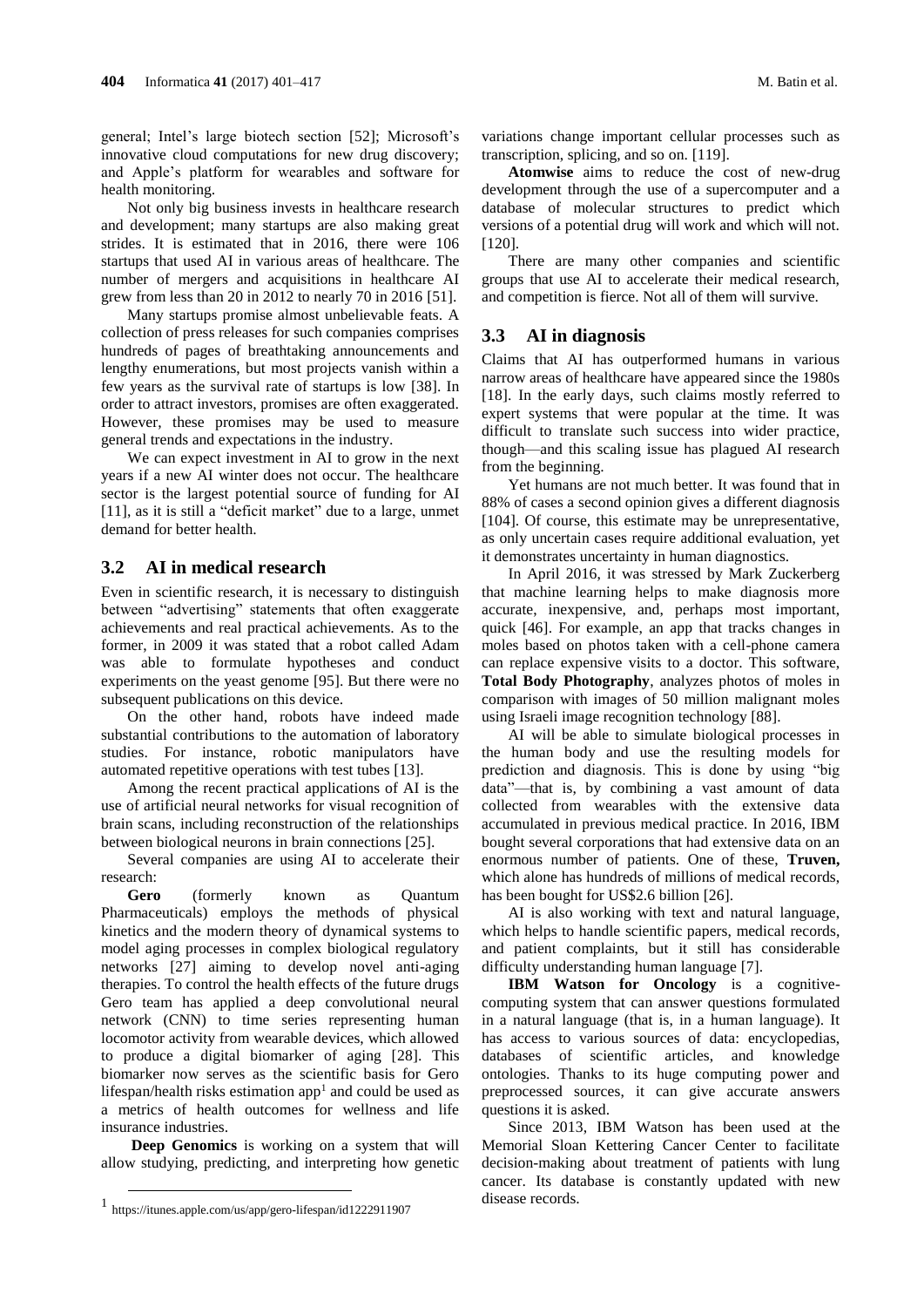Artificial Intelligence in Life Extension... Informatica **41** (2017) 401–417 **405**

**IBM Medical Sieve** "is an ambitious long-term exploratory grand challenge project to build a next generation cognitive assistant with advanced multimodal analytics, clinical knowledge and reasoning capabilities that is qualified to assist in clinical decision making in radiology and cardiology" [50].

**Google DeepMind (DM) Health** is a Google DeepMind subproject that applies AI technology to healthcare [29]. In collaboration with the University College London Hospital, DM will be involved in an algorithm-development project for automated distinguishing between healthy and cancerous tissues in the head and neck area.

**Babylon Health (iOS, Android)** is a mobile application that allows a user to have an online consultation with a British or Irish doctor [5].

**Turbine.ai** is a team of scientists that formulate personalized methods of treatment for any type of cancer based on AI. [98].

**Insilico Medicine** is another startup working on the implementation of deep learning in drug discovery.

### **3.4 AI in bioinformatics and modeling of living organisms**

Often artificial intelligence is thought of as something that people have not experienced yet, and when it becomes familiar and accessible, it stops being perceived as AI and is perceived more as a mere "computational method." A set of such computational methods in biology is called bioinformatics. The field of bioinformatics consists of analysis of the genome, its changes, genome linking to proteins, conformation of proteins, and the evolution of living organisms in general.

The next step in the development of bioinformatics is simulation of living organisms. To make this happen, an entity needs data on cellular processes, huge computing power, and adequate biological models.

One of the first computer models of a living cell was created at Stanford in 2012 [54]. It was the simplest mycoplasma, with only 525 genes. However, Craig Venter, who was working with the same mycoplasma in 2015, recognized that the functions of some 90 genes were unknown, and therefore the completeness of the model is in question [49]. Venter managed to create a viable synthetic organism (*Mycoplasma mycoides* JCVIsyn3.0), whose genome consists of 473 genes, but 149 of them were not fully understood [117].

Cell modeling cannot always be accurate, as it has many levels of uncertainty, starting from the quantum level and protein folding, Brownian motion, and so on. Quantum computers may help with protein-folding modeling in the future.

So far, the most advanced simulation of a multicellular organism has been carried out on the *Caenorhabditis elegans* worm [77]. The simulation includes a model of its "brain," which consists of 302 neurons, and the *connectome* of which has been known for a long time [110]. Some of its functions have been put into the model, but full, correct modeling of its behavior has not been achieved yet.

Modeling of a human cell is much more complex than modeling of a mycoplasma cell because it includes up to 40 times more genes, but such a model will allow medication testing through computer simulation*.* It will also allow preclinical testing on a variety of substances as well as determining the positive effects of a particular medication positive and how it works. Any divergence from an experiment will contribute to the model's improvement. For now, "organ-on-a-chip" works as a proxy for *in vitro* and *in silico* research [80].

The next stage of this approach will be the modeling of a particular human organs and then full body based on its genome, epigenome, and data from medical analysis. Such a model will enable precise calculation and definition of a medical intervention when required [10].

Big companies are interested in cell modeling as well. Chan Zuckerberg Biohub, for instance, has begun work on the atlas of all human cells [121].

### **3.5 Merging computational biology, cell programming, and AI**

Cell programming is akin to bionanorobotics: making a cell perform more and more complex tasks, including calculations, guided moving, and most importantly, protein creation in specified locations. One of the main applications of the technology is drug delivery to fight cancer.

However, to program cells, one needs to process enormous amount of data about their DNA networks. This is where AI and machine learning come in.

**The Cellos project** [47], which was presented to the public in 2016, performs DNA-design automation for new living organisms. It can calculate (and then synthesize) a DNA sequence that corresponds to a certain function carried out for specified cell types. Boolean logic (commands such as "AND" and "OR") can be used in this function.

**Molecula Maxima** [69] is a similar platform, which is positioned as a programming language for genetic engineering.

It is worth mentioning **DNA origami** technology [6], which allows the construction of different microscopic mechanisms from DNA. It is enabled through a very powerful system of computer-aided design that can decompose a designed project into its component elements (blocks), and then write the DNA code that will guide self-assembly into a predetermined shape.

#### **3.6 AI, wearables, and big data**

There are hundreds of different medically oriented wearables on the market, the explosion of which began several years ago with fitness trackers such as **Fitbit**. Other wearables include professional medical monitoring devices, such as devices that track heart abnormalities.

The **BioStampRC** sensor [122] is a patch that can be glued to different parts of a body, and it collects various kinds of data and automatically loads them into the cloud.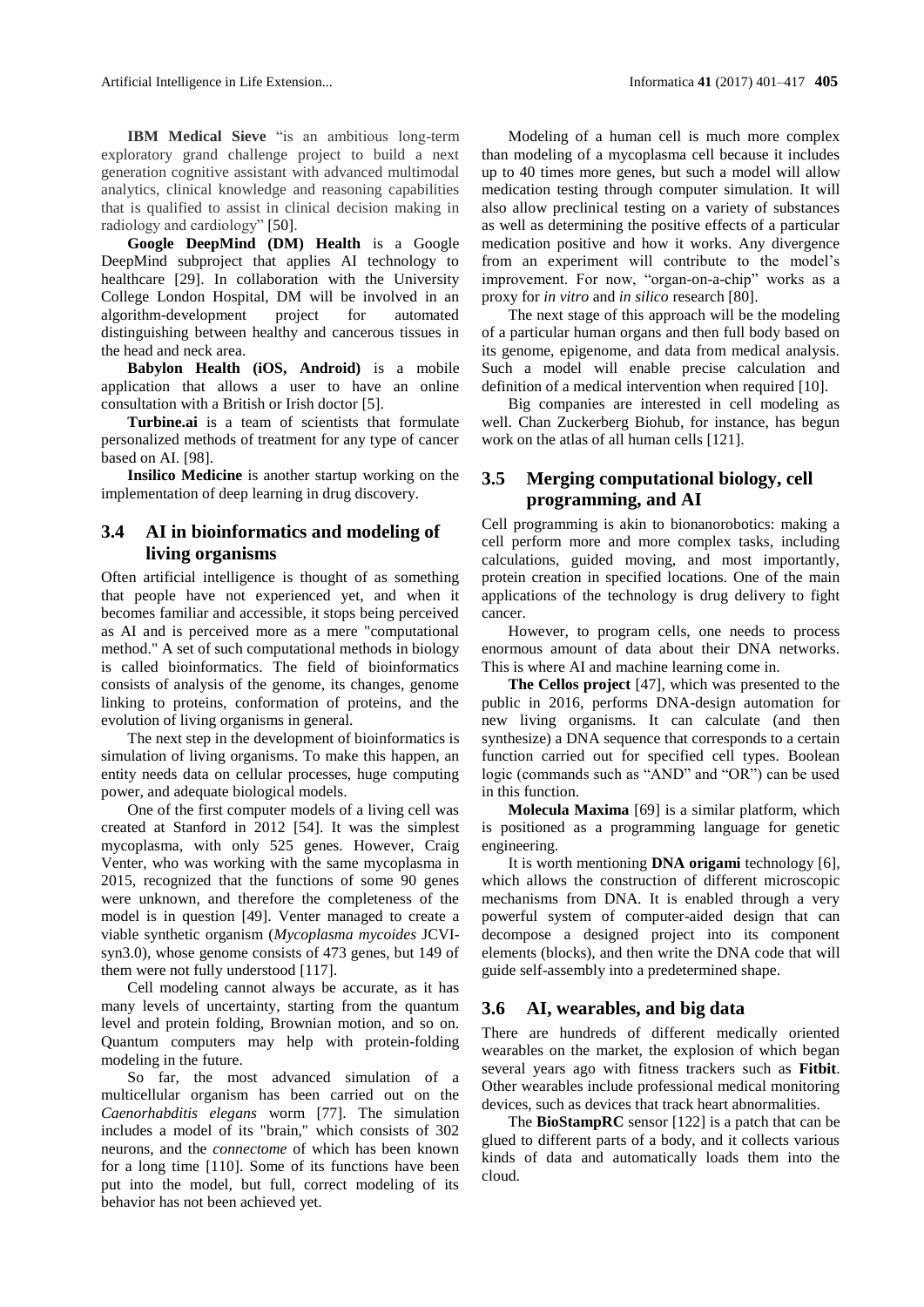Similar to wearables are medical implants. One example is an **implanted cardiac defibrillator (ICD)***,* which was been used to give an electric shock to restart the heart and save a soccer player on the field [21].

It might be possible to improve the situation by introducing AI trained on large amounts of data in order to define the probabilities of successful ICD therapy for a particular patient in a particular case.

**Final Frontier Medical Devices** produces devices that can diagnose 90% of emergency situations at home. [109].

**Nimb** is a wearable ring for requesting emergency help. [123].

Wearables can collect chemical signals from the skin or electrical signals from the brain and heart. The next stage in the development of wearables will involve integrating them more closely with the human body and reducing their size.

Wearables have improved clinical trials by constantly measuring numerous parameters as well as tracking whether drugs have been taken. **AiCure** requires taking a photo of a pill in a patient's mouth [124].

A general trend is that smartphones "absorb" specialized gadget functions. This has happened with fitness trackers, which are currently being replaced by the **Argus** app. Current smartphones can measure blood oxygenation with their camera, replacing a US\$50 monitoring gadget with a US\$5 app.

Besides the cost savings, the body space limits the number wearables that can be used at one time (setting aside the inconvenience of keeping multiple devices charged and updated). Hence, incorporating all wearables into one device is reasonable. The future universal device will likely combine a smartphone, medical device, and brain-computer interface, and might well take a wearable form such as glasses (**Google Glass**, for example) or a necklace.

Wearables will work together with different safety systems, integrating with infrastructure and optimizing the performance of smart homes [12], self-driving cars, robot police, surveillance, drones, and the "Internet of things," providing a ubiquitous safety and healthcare net. Even toilets can be made "smart," analyzing biological material every time you visit them [91], [116]. Google has already patented a smart bathroom [59].

### **3.7 The problem of research data verification: blockchain and evidence systems**

There is a reproducibility crisis medicine [53]. It is explained by a number of statistical biases as well as fraud and market pressure. Life-extension studies are especially susceptible to fraud, as people are willing to pay for "youth," and it is not easy to make objective measurements in such studies. By being able to work through a large amount of patient data, AI will increase the reliability of results.

Experiment automation, experiment-procedure recording, and the use of blockchain [70] to keep records

secure could simplify verification processes and reduce bias and fraud in the field.

## **4 Prospective applications of AI in aging research**

### **4.1 Fighting aging as the most efficient means for life extension**

It is widely understood nowadays that the purpose of general healthcare is not only to treat certain diseases but also to prolong *healthy* human life span.

Different applications of AI in healthcare have different effects on life expectancy. For example, fighting rare diseases or advanced stages of cancer will not yield much increase in total life expectancy over the entire population.

The main causes of death in the US are circulatory diseases (23.1% cardiac deaths, 5.1% stroke deaths), cancer (22.5%), chronic lower respiratory disease (5.6%), and Alzheimer's disease (3.6%). Combined, these conditions cause 59.9% of all deaths in the United States [44]. The probability of these diseases increases exponentially according to the Gompertz law of mortality [66, 67]. More than 75% of all deaths happen to people of 65 years of age or older [40].

As a result, some authors [105], [115] say that aging is the main cause of death and that if we are able to slow the aging process, we will lower the probability of agerelated diseases and increase the healthy life span. Experiments show that even simple interventions can slow the aging process and thus delay the onset of deadly diseases in and extend the healthy life span of the *C. elegans* worm [20], mice [66], and rats [87].

These life-extension experiments on animals have involved relatively simple interventions, such as administering long-known drugs (metformin or rapamycin, for example) or restricting caloric intake. Such life-extending drugs are called *geroprotectors* [71].

Unfortunately, studies of the life-extending effects of geroprotectors on humans are scarce, although similar interventions have often been used for other diseases (treating diabetes with metformin, for example), hence proving their safety. Although such studies could have begun long ago, this has not happened, because of a number of social and economic reasons. Naturally, such experiments would require a lot of time (longitudinal experiments take decades) and test groups would need to be large.

Yet there is not the luxury of decades and centuries for classical experiments, as people are dying now, during our lifetime. There is a need to find ways to extend human life—and prove that these inventions work—in a shorter time. A well-recognized way to do this is to find *aging biomarkers* that will track that aging is slowing before all participants of an experiment die.

In short, to slow the aging process, we must find efficient geroprotectors and combinations of geroprotectors; to prove that they work, we need to have independently verified aging biomarkers.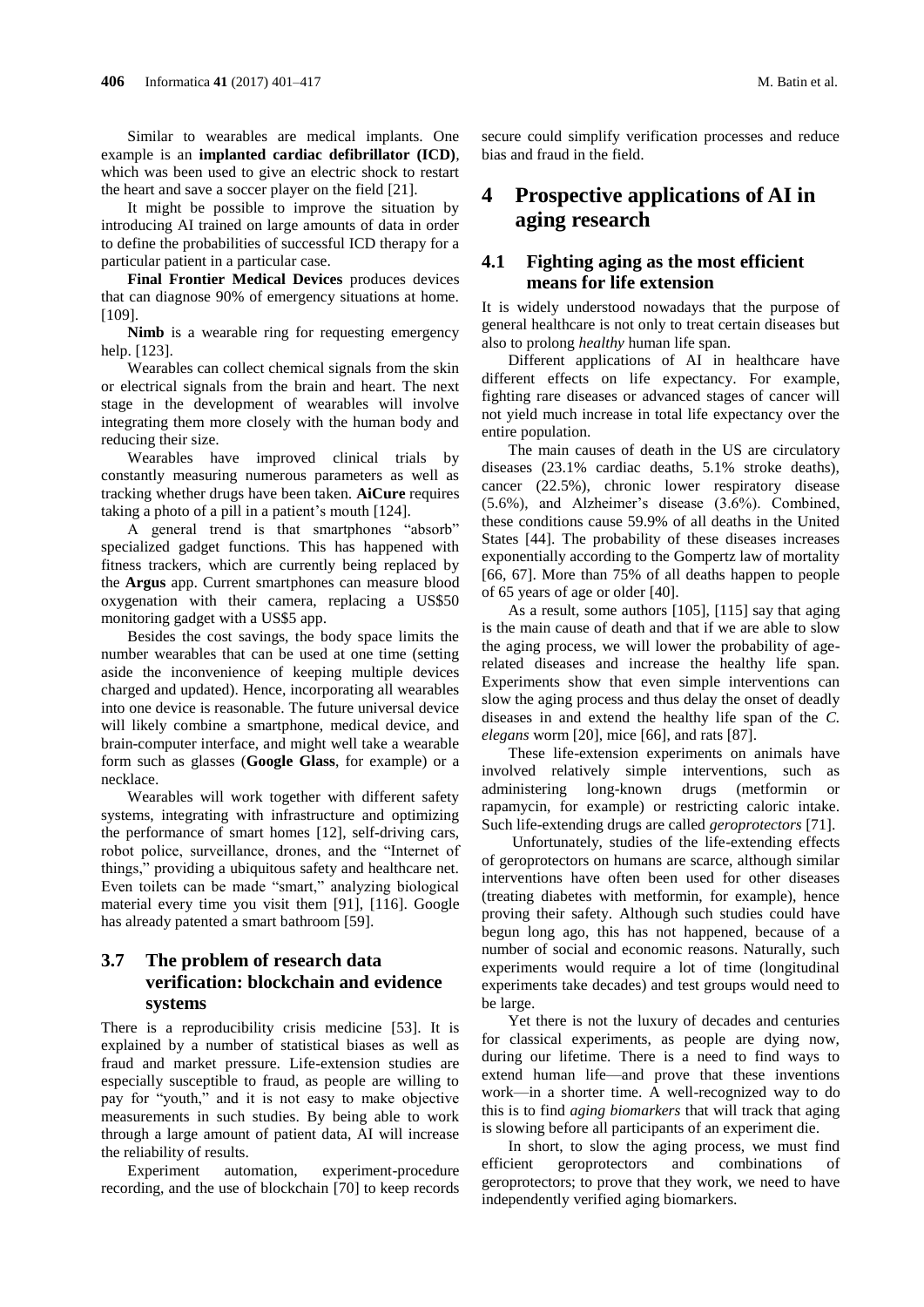Artificial Intelligence in Life Extension... Informatica **41** (2017) 401–417 **407**

There are many other advanced ideas in the fight against aging, including gene therapy, stem cell research, and Strategies for Engineered Negligible Senescence (SENS) [27]. However, in this section we will limit ourselves to AI-based methods for creating efficient geroprotectors and biomarkers.

There has been only one known attempt to use AI to predict aging biomarkers, which involved training neural networks on a large age-labeled sample of blood tests [82].

### **4.2 Aging biomarkers as a computational problem**

Aging biomarkers are quantitative characteristics that predict the future life expectancy of an organism based on its current state [72]. They can be normalized to a "biological age," which can be older or younger than the actual age. Future life expectancy is the difference between the average median life expectancy for a species<sup>2</sup> and the biological age of an individual. Different aging biomarkers have different predictive power [64]. For example, gray hair is a marker of aging, but it has low correlation with mortality. Good aging biomarkers should be causally connected to a potential cause of death. Hair color is not causally connected to a potential cause of death, as one could dye one's hair without affecting life expectancy. In contrast, blood pressure and a number of genetic mutations are causally connected with mortality. Thus, they are better biomarkers for aging. Since aging is a complex process, it cannot be expressed by a single number; a large array of parameters is needed to represent it. Aging biomarkers should also be reversible: if the aging process has been reversed, the biomarkers' respective characteristics should change correspondingly (e.g., decrease in number).

There are two ways to find biomarkers: modeling of aging processes, and statistics. As a side note, one could also measure small changes in the Gompertz curve of mortality, that is, use the number of deaths in a population as an aging biomarker [79]. However, to observe them, information about millions of people would be required.

With the help of modern wearables, it is possible to record all the drugs and treatments received by a patient. A huge number of patient records, along with corresponding data on personal genetics, physical movement, and lifetime behavioral activity, could be collected and centralized. This would result in a cohort study with better information supply and stronger probative value. Collecting and interpreting this information would likely require powerful AI.

One plausible AI scenario in biomarker detection is the use of unsupervised machine learning over a large set of biomedical parameters that may lead to the discovery of groups of parameters that correlate with biological aging.

-

Further, parameter-variance analysis will help to detect real aging biomarkers. For example, the company Gero focuses on gene-stability networks [56].

Another application of AI in the fight against aging is in creating completely new geroprotectors by analyzing cell models, aging models, and molecular properties. Rather than drugs, the geroprotectors could be genetic interventions, that is, insertions of new genes or alterations in the expressions of existing genes (*epigenomics*).

Five hundred thousand British senior citizens have donated their blood and anonymized their healthcare data for use by Biobank, which is now sequencing their genomes. Biobank will provide open access to all the resulting data, which will become an enormous data set for various forms of machine-learning research [125]. Especially promising is the search for genetic networks of aging. Similar projects are taking place in Iceland [81] and Estonia.

### **4.3 Geroprotector's combinatorial explosion**

A number of medications can extend the life of a mouse by slowing down its aging processes [57]. Most of these medications, however, yield only a 10–15% increase in life span. In humans such medications would yield even less, perhaps around 5%, as longer lives are more difficult to extend, and they respond less to known geroprotectors. But what if several geroprotectors are combined? Results of a few studies on mice are promising, as they show a multiplication of effects [96].

Recent research used a sophisticated testing algorithm to identify three drugs that yield maximum life extension in worms and flies [31]. While that algorithm was designed manually, we expect that the best testing scheme would involve AI-aided design of a range of algorithm alternatives.

Although combining certain pairs of geroprotectors works well enough, some geroprotectors incompatible with one another. Moreover, combining them greatly reduces their effects. Hence, pairwise testing of geroprotector combinations is needed to begin with, followed by larger combinations. To test all combinations of 10 geroprotectors would require 1024 experiments, and for 20 geroprotectors the number of experiments would be over a million, and that is for a single dosage rate for each geroprotector. This is virtually impossible, as there financing has been unsuccessful for even simple testing of one combination on mice (see lifespan.io campaign [126]).

The problem of searching in an enormous space is similar to that of playing a complex board game with a huge search space, such as Go. The recent success of AlphaGo [127] promises that such a search could be simplified. Consequently, a much smaller number of experiments would need to be run to determine an optimal geroprotector combination. The underlying principle of AlphaGo is that the most promising combinations are selected by a neural network trained on a large number of previous games. Similarly, a neural

<sup>2</sup> Technically the life expectancy should be at the biological age, rather than at birth as is usually quoted.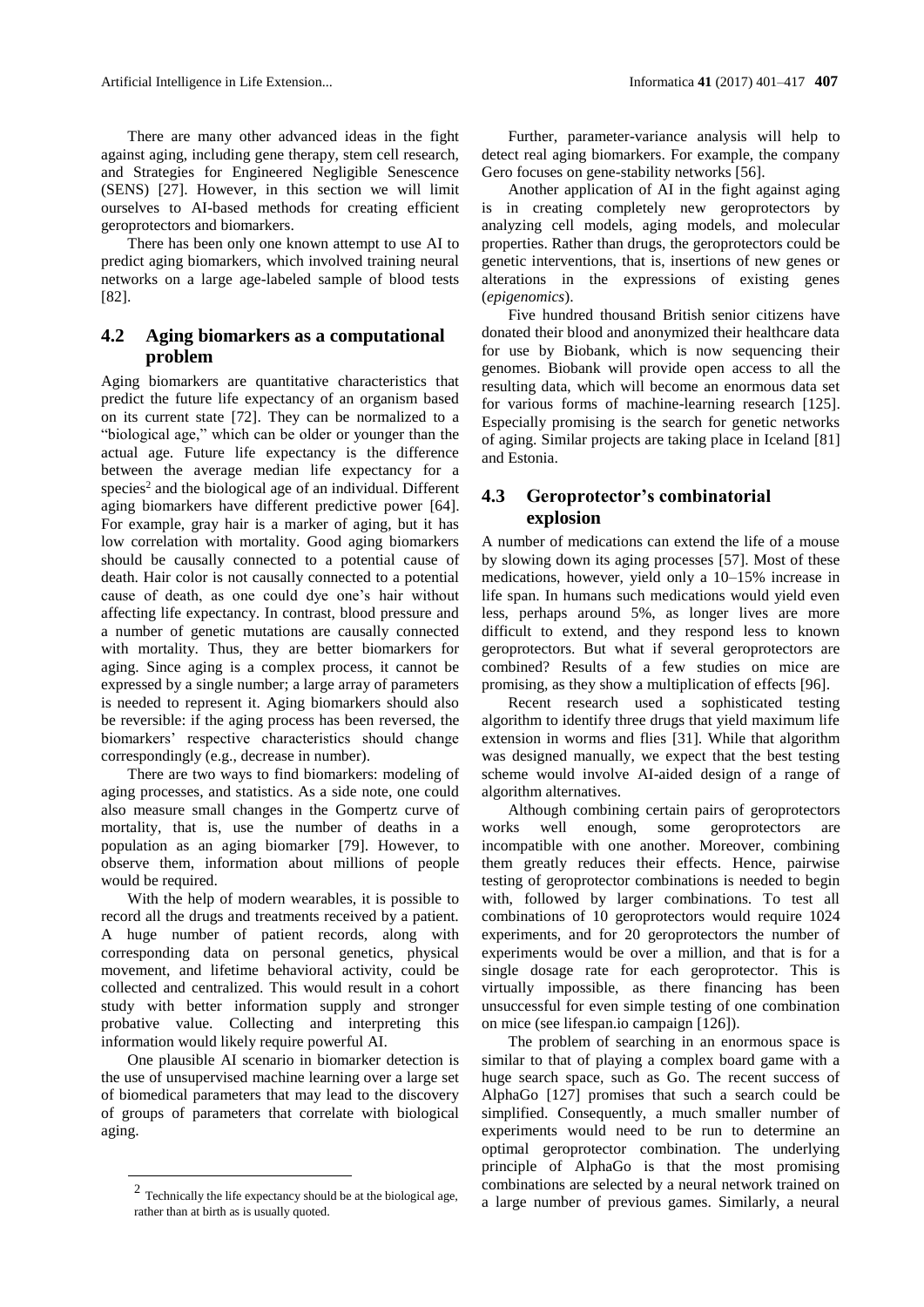network can be trained to predict the biological effects of chemicals based on knowledge of their properties obtained from a comprehensive library of substances. A similar computational approach is used for drug discovery [92] and toxicity forecasting [103]. *Toxcast* is a large US-government-sponsored program designed to use machine learning to predict the toxicity of different chemicals [86].

To increase the number of useful outcomes of an experiment, it is also necessary to record a vast number of various vital parameter measurements of an organism (for instance, blood composition, physical movement, EEG readings) during the process of geroprotector testing. This would allow the discovery of aging biomarkers during geroprotector testing.

Generally, the geroprotector-identification problem can be reduced to the task of finding a global minimum of a function of ten (or more) variables. A number of efficient machine-learning algorithms are suited for such a task.

The search for aging biomarkers can be pursued in a similar manner. From the mathematical point of view, it is a search for the global minimum of the function of many properties of an organism. The same process can also be used to calculate specific gene interventions for an individual human, in view of the genome characteristics, age, and biomarkers.

Activities in this area are carried out by Gero, Calico, the Buch Institute [19], and others. João Pedro de Magalhães has used random-forest machine learning to predict the properties of life-extending compounds [9].

Additionally, several projects are searching in large combination spaces by using neural networks designed for other tasks:

- Project AtomNet [3] predicts the properties of chemical materials using convolutional neural networks;

- E. Pyzer-Knapp et al. [83] are using a multilayer neural network to predict the electrical properties of new molecules;

- L. Rampasek and A. Goldenberg [84] are reviewing applications of neural-network project TensorFlow by Google in computational biology;

- K. Myint and X.-Q. Xie are predicting ligand properties using a fingerprint-based neural network [74].

#### **4.4 AI, aging, and personalized medicine**

Aging can be viewed as the accumulation of errors and lack of adequate regulation in a body by repair mechanisms and the immune system [37]. Hence, in the fight against aging, additional regulation is needed in the form of medical therapy. Medical therapy consists of tests (for instance, blood work, blood pressure readings, medical scans), hypothesizing about causes of disease (diagnosis), medical intervention, and in the case of an incorrect hypothesis, subsequent correction based on new observations.

This process is similar to the scientific method, and at its core it is an information-based process, that is, a process of solving a particular computational task. This means that it will benefit from more data and more

intelligent processing, followed by a precise and targeted intervention. Therefore, to cure a disease or rejuvenate a body, it is helpful to collect a large amount of information from that body, in order to construct a detailed model of it. This will enable calculations for the genetic interventions that will lead to recovery and functional improvement.

It is now possible to obtain large amounts of data on a body via full genome sequencing, thousands of parameters of blood analysis, and analysis of the transcriptome, metabolome, and other similar "*omics*" (that is complex quantitative description of functions and statistics of a type of organism's elements). This is achieved through continuous monitoring of food intake, physical activity, and heart parameters via ECG, various scans, and digital tomography. The rapid decline in the cost of all these procedures (US\$999 in 2016 for complete sequencing of a genome [78]) has led to individual humans becoming sources of big data. Now we are faced with the question of how to interpret these data to produce the best effects on human health by not only diagnosing existing illnesses but also by predicting future illnesses and creating personalized aging profiles. For this reason, there needs to be better means to derive meaningful conclusions from this vast amount of data.

In the past, the following situation was typical: a patient complains to a doctor about various aches and, after having their blood pressure and temperature measured, receives treatment with a single prescribed medication. In this case the information exchange between the patient and the doctor consisted of "just a few bytes" and some intuitive impressions of the doctor. However, nowadays the information exchange may consist of gigabytes of information at the same cost. For the processing of this data stream, powerful data crunch techniques are required.

During aging, a body gradually accumulates errors, and its natural repair systems begin to fail. The information theory of aging could be designed to enable therapies to correct all these errors, and this idea is at the core of the Strategies for Engineered Negligible Senescence (SENS) project [27].

AI may help humans to model aging by creating a complex causal map of aging processes in a body [90] and then personalizing the model.

Naturally, an organism's body is able to solve most of its problems locally without sending information outside: cells know what to repair, and higher-level attention is needed only when they fail locally. An aging body fails to solve its problems locally. Therefore, it may be reasonable neither to extract information from the body nor to direct therapy into the body, but rather to introduce "AI helpers" inside the body, where they can help solve problems as they appear. Implants and future nanomedicine will be employed along these lines.

Another solution to the "messy problem of aging" is growing completely new body parts and full bodies. However, designing the immunogenic properties of such parts and solving a complex "connection problem" will require analysis of large amounts of information, which will only be feasible if AI is employed.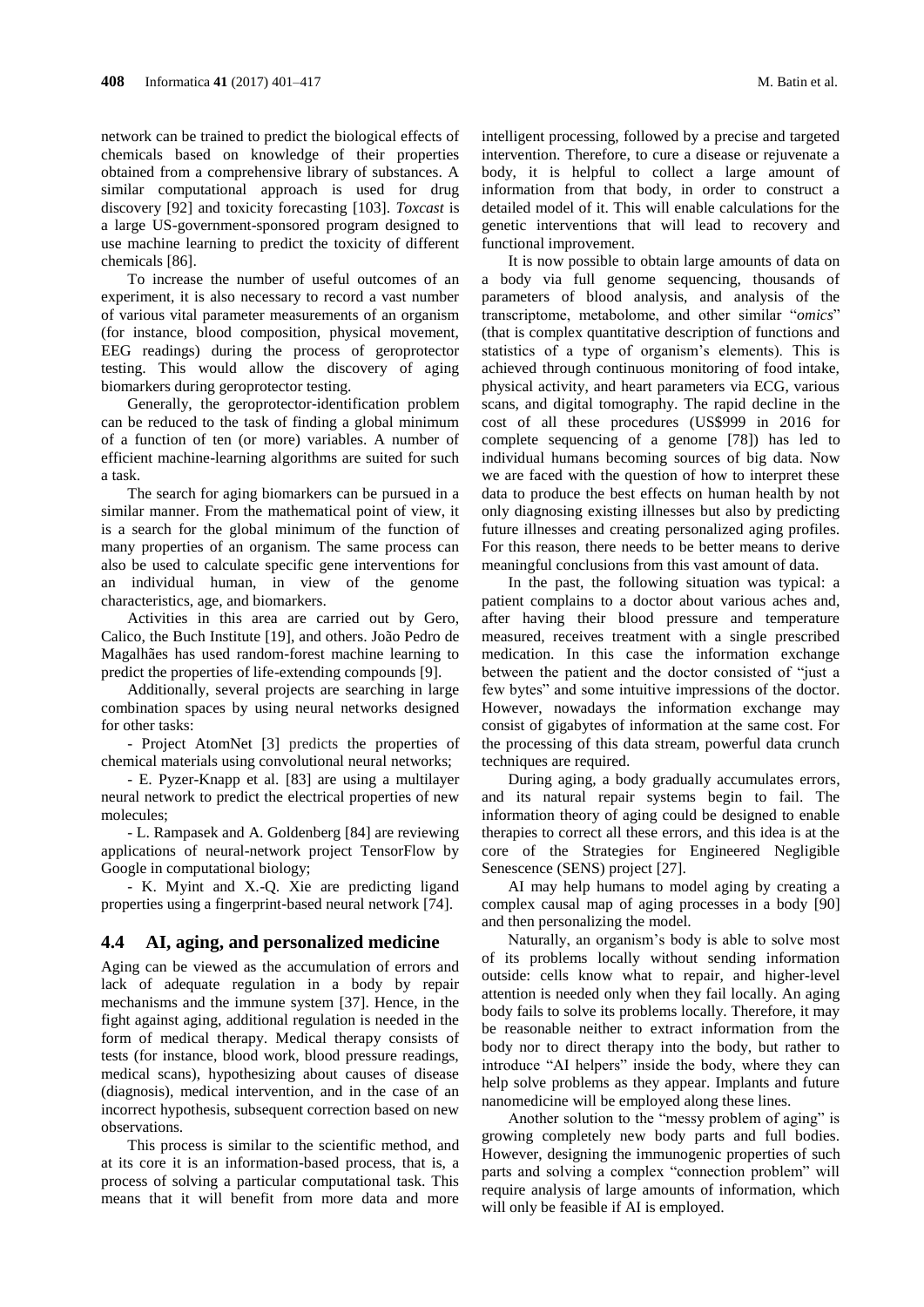### **4.5 Narrow AI in medical-cost reduction and affordable healthcare**

Efficient and affordable healthcare will be essential to a global increase in life expectancy. Cheap mobile phones solved the communication problem at the global scale by operating as a standard solution. A similar kind of solution must be sought in healthcare.

High-quality healthcare is very expensive. Nursing, hospitals, drugs, tests, insurance, and highly paid specialists all cost much money, and as a result, advanced healthcare is out of reach for many people.

AI will provide less expensive services and make them available to larger population groups in developing countries. Just as generic drugs can be taken in place of expensive brand-name drugs, an AI-powered consultation could provide diagnostics for people who cannot afford a doctor.

Many people—for instance, those who search the Internet for answers to their medical questions—may be less reluctant to consult an AI-powered specialist than a real doctor.

The following instruments will make AI-based healthcare an inexpensive alternative to hospitals:

- AI chatbots, such as the Babylon app [5];

- Smartphones as a universal diagnostic implement (they can be used to monitor heart rate, diet, physical activity, oxygen saturation, mole changes, and so on);

- Home delivery of cheap generic drugs;

- Web-based medical expert systems.

#### **4.6 Effects of narrow AI on life extension**

Narrow AI will help unleash the full potential of life extension, leading to dramatically slower aging. If humans did not age, they could live hundreds of years despite accidents (If we exclude age-dependent component of mortality by extrapolating of minimal probability of death found in 10 years old American girls, which is 0.000084 for a year [1], we will get life expectancy of 5925 years. But increasing probability of death with age lowers it to 81. Most of this death probability increase comes from biological aging.) Yet introduction of narrow AI into effective medical practice could take much longer than related advances in research labs, possibly decades.

The present era of narrow AI might be long, lasting until 2075 by pessimistic predictions [73]. However, this time can be spent usefully, exploring aging biomarkers and geroprotector combinations.

For those who are not able to survive until the arrival of radical life-extension technologies, narrow AI may still play an important role by providing two main backup options: *cryonics* and *digital immortality*.

In cryonics, AI applications may, via wearables, warn a patient's cryonics organization of the impending death of that patient. Cryopreservation could be called plan B, while plan A is to survive until the implantation of life-extension technology.

Digital immortality [107] is the concept of preserving a human being's data so that future AI will be

able to reconstruct his or her model using DNA, video recordings, and additional data gleaned from such sources as social networks. It depends on certain assumptions about AI's capabilities, amounts of required information, and the nature of human identity. AI could help to collect and preserve data for digital immortality and perform initial analysis of that data. Digital immortality is plan C in achieving radical life extension.

An early arrival of advanced forms of AI may make these three approaches obsolete before they are implemented.

## **5 Prospective applications of AGI to life extension**

#### **5.1 Personal robot physician**

AGI may appear in the form of a human-mind upload [23], [45], or as an infrahuman robotic brain [17] capable of performing most human tasks. It will be Turing complete [112], meaning that it will be able to interact conversationally approximately as well as a human.

There are numerous ways in which AGI may be applied to life extension. In this section, we will explore those that are likely to provide the biggest gains in life expectancy.

Cheap and efficient AGI will enable accessible and predictive personal healthcare. A plausible example is an AI-based personal assistant that will be a combination of a healthcare researcher and personal physician and will be able to provide personal treatment and early response to symptoms. It will constantly monitor an individual's aging biomarkers and other life parameters, allowing daily therapy adjustments. A patient will no longer need to visit a clinic, get a prescription, have it filled at a pharmacy, remember to take drugs at prescribed times, try to determine whether her or she is feeling better, and so on. A personal robot will simply utilize data gathered from wearable monitoring systems to determine an ideal drug combination, order it to be delivered, and then prompt the patient to take a pill. The process of diagnosis and cure will be as effortless and automated as an upgrade of antivirus software on a personal computer.

The ability of AGI to comprehend human language will lead to the possibility of "artificial scientists" that are able to formulate hypotheses, organize experiments, and publish results as scientific papers with less and less help from humans. Combined with robotized labs and less expensive equipment manufacturing, AGI will accelerate scientific research in all fields, including life extension.

Domestic medical robots and wearables will automate clinical trials, reducing costs and accelerating drug discovery by collecting data for clinical trails. Currently, a clinical trial may cost hundreds of millions of dollars because of legal and organizational issues. Home robots will record patient activity, automating clinical trials and making them independent of large medical companies via decentralization, which will reduce their costs and improve data objectivity.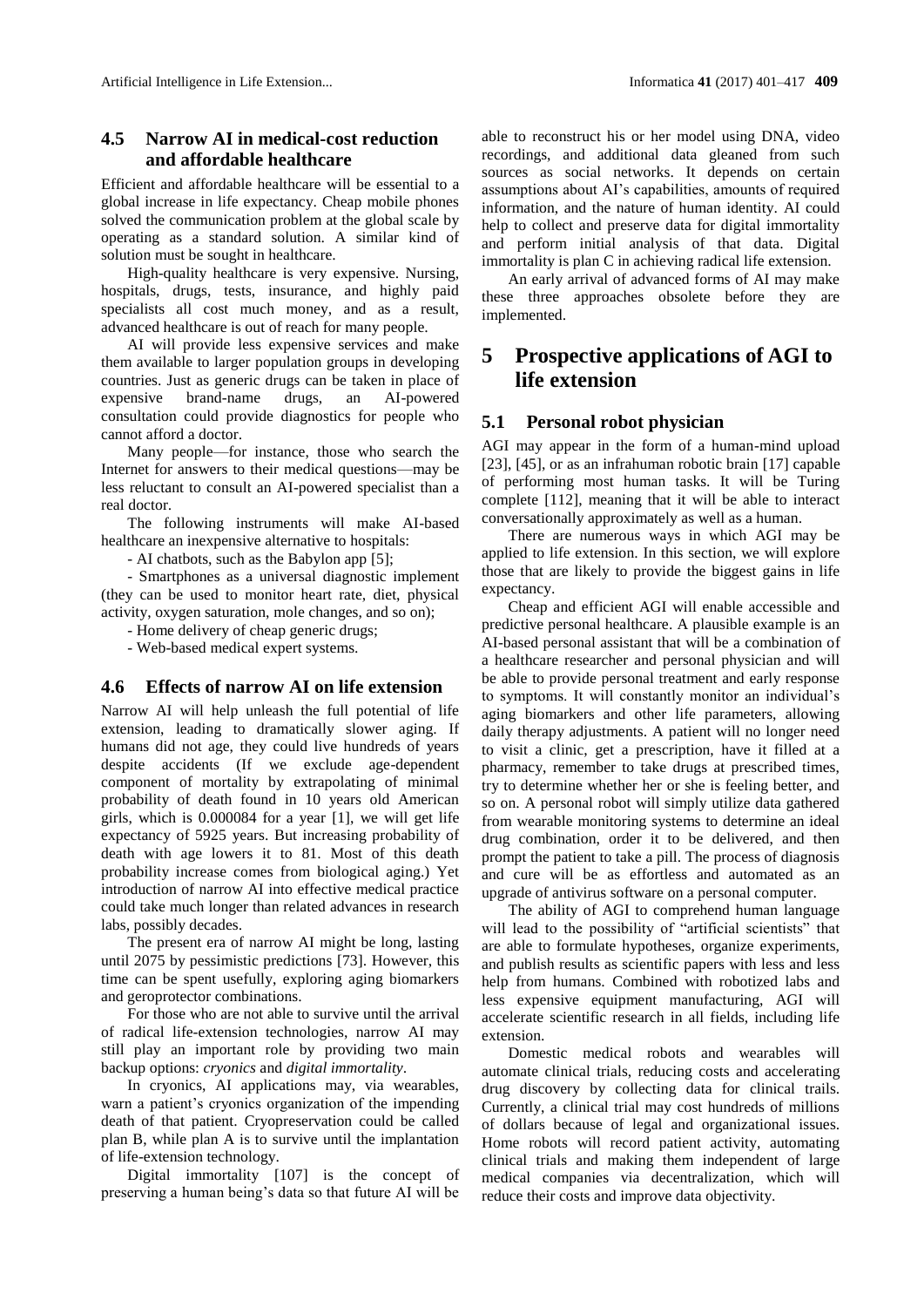Robotic drones with drugs and defibrillators will provide assistance to people whose wearable systems report an emergency. Domestic robots will monitor the health of a family, help with treatment, monitor medicine consumption, act as physical-exercise instructors, and predict disease. Additionally, they will provide companionship for the elderly, which will also increase life span.

### **5.2 Integration of monitoring systems into human bodies and nanomedicine**

A person's immune system maintains information on such parameters as locations of body inflammation and the types of viruses it is equipped to neutralize. This information is beyond the control of human consciousness. The immune system can be trained with vaccines, but information exchange between humans and immune systems is limited. If a person could read the immune system's information and upload new information into the system, then it would be possible to cure a large range of ailments, including autoimmune diseases, infections, organ failure, tumors, and tissue senescence. Ray Kurzweil expects communication to appear in the 2020s [85]. The process will be similar to current computerized automobile diagnostics. A system of communication between an organism's immune system and a computer can be called a "humoral interface" and would have much in common with a neurointerface. It could be created with some form of nano- or biotechnology, such as computer-programmed cells.

The next step in this direction is *artificial human immune system management*. Such a system may consist of biological organisms, an individual's own upgraded cells [30], or micro robots circulating in an organism's blood. The following are the expected levels of a nanotechnology-based upgrade of the human body:

1) In the first stage, the system will monitor emerging diseases;

2) In the second stage, the system will assist in treatment by killing bacteria, viruses, and cancer cells, and by repairing vascular injuries;

3) In the advanced stages, the system will constantly carry out body repair and treatment of aging;

4) In the final stage, these systems will transform into nanomachines that will replace human cells, making the human body completely artificial and immortal. This will likely only happen when AI reaches the superhuman level.

## **5.3 "The Upgrade Net": a path to superintelligence through a network of self-improving humans and humanlike AI Systems**

As Elon Musk famously tweeted, "Humans must merge with machines or become irrelevant in AI age" [55]. Such a merger would require a powerful **braincomputer interface** (**BCI**), and we think that the best way to achieve this is through the implementation of a personal AI health assistant, which would be integrated into human bodies and brains and focused on preserving human lives.

Musk has also stated [102] that he wants to commercialize the AI health assistant with his Neuralink project. Neuralink will begin by using a simple BCI to treat depression and other mental illnesses. A simple BCI may be used to control human emotions, preventing mental-state-dependent types of violence such as road rage and suicide. This will provide experience that can be directed toward curing mental diseases with BCI, and eventually proceeding to a stage of *augmented humans*, who could later be connected into a network of selfimproving humans.

In our opinion, there is another way of building a network of self-improving humans, and it starts with the creation of a medical social network:

First, new type of **patient organizations** [42] will need to be established to connect people who are interested in the fight against aging [128]. These organizations will essentially operate as social networks for information exchange, mutual support, clinical trials, crowdfunding, data collection for digital immortality, civil science, aid in cryopreservation, and political action.

Individual biohackers also could play important role by self experimentation, like Elizabeth Parrish: they could take higher risk experiments on themselves without legal restriction and costs [68].

The next step will be the creation of a network for direct interaction between the brains of human participants, a so-called *neuroweb* [60]. Informationtransmission mechanisms may be implemented using weak AI systems. The result of such a network will effectively be a **collective brain**. Direct brain connection may be confusing and inefficient, so a kind of AI firewall may be required to control access to the information that an individual wants to share. Also, an AI dispatcher may be needed to facilitate conversation by remembering conversation's lines, providing relevant links, illustrating ideas, and so on. At a further stage of development, an AGI-based virtual assistant connected through BCI to a human's brain may work as a form of *exocortex* [14].

The ultimate step is to **merge with AI**, which implies blurring the boundaries between the biological brain and the computer. This is equivalent to achieving practical immortality (if no global risks will happen), because brain data will be easily backed up and, if needed, restored. Effectively, human minds and computer superintelligence will merge into a single system. At the same time, people will be able to maintain a preferred level of autonomy with regard to memory, consciousness, and learned skills [34], [101], [75].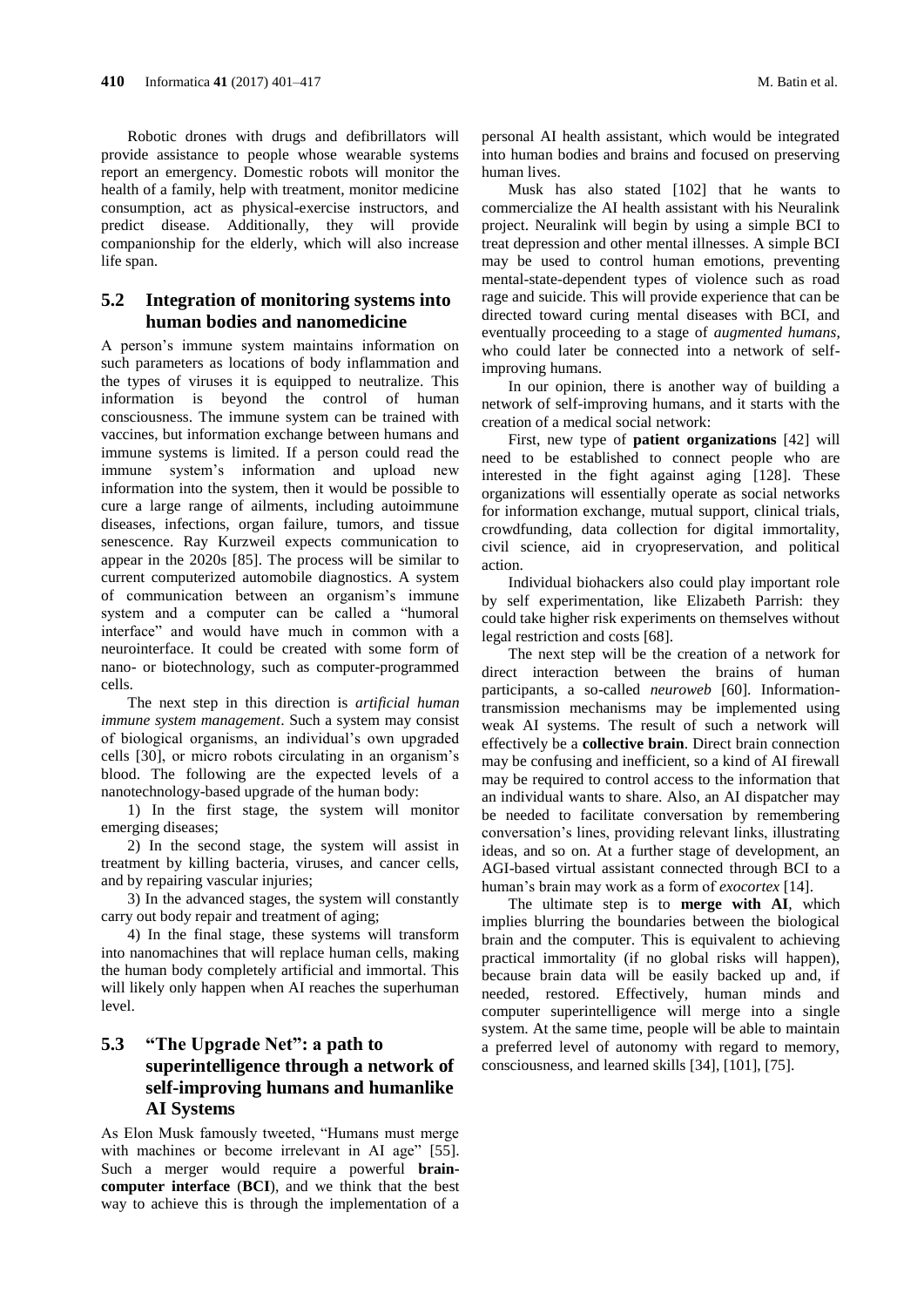## **6 Superintelligence and the distant future**

### **6.1 Superintelligence finally solving problems of aging and death**

We can use trends and polls to predict narrow AI and AGI. Superintelligence is by definition unpredictable. For expectations of its arrival and what it will be able to accomplish, we can refer to various futurists: Bostrom [16], Yamploskiy [113], Yudkowsky [114], Kurzweil [58], Vinge [106], and Goertzel [39] all depict a future dominated by global superintelligence.

According to these futurists, the arrival of superhuman AI will enable solutions to the problems of aging, curing presently incurable diseases, designing universal medical nanorobots, and uploading an individual's consciousness into a computer network.

In the past, it took decades to accomplish complex, globally valuable tasks such as the development of modern aeronautics, wireless communication, and noninvasive surgery; superintelligent AI will be able to solve such problems very quickly, perhaps in moments. With the arrival of superintelligent AI, achieving practical immortality for the majority of people will become feasible.

## **6.2 Simultaneous creation of superintelligence and advanced nanotechnologies**

K. Eric Drexler's book *Engines of Creation* [32] and Robert A. Freitas Jr.'s *Nanomedicine, Volume IIA: Biocompatibility* [36] discuss *nanotechnology* as nanorobotics based on molecular manufacturing for medical treatment and intervention. According to Drexler, medical nanobots will:

- **•** be self-replicating;
- be externally controlled;
- **carry onboard computers;**
- be capable of swarm behavior
- be cell sized;
- be capable of 3-D printing organic structures; and

be capable of sensing their environment and navigating in it.

If such nanobots arrive before AGI, they will quickly help us map the structure of the human brain and develop technology to create a very powerful supercomputer, leading to the advent of AGI. On the other hand, if AGI arrives first, it will create nanobots. The wait between nanorobotics and AGI will likely be no more than a few years.

Designing the first nanobot and controlling nanorobotic swarms will be a huge computational task, itself requiring the use of available AI.

When this technology matures, it may enable relatively quick (hours to weeks) and seamless replacement of living cells in a human body—with the possible exception of the neurons responsible for

personal experiences—with fully controlled nanomachines by injecting a single self-replicating nanobot. Such a nanotechnological body will not age as it will be able constantly self-repair according to original plan.

## **6.3 Superintelligence and the solution to the consciousness problem: identity copying**

On the one hand, it will be difficult to develop fullfledged AGI without first solving the problem of consciousness. On the other hand, nanotechnology and AGI will give us the means to carry out various experiments on the conscious brain and map its structure. For example, investigation of qualia is feasible through a gradual uploading process similar to the thought experiment performed by David Chalmers [22]. This will enable detection of the brain parts and internal processes responsible for subjective experience.

There are two possible scenarios: either there is no mystery here and the problem of uploading consciousness to a computer is purely informational, or consciousness has a certain substrate. This substrate could be a quantum process, continuity of causal relationships, special particles, or similar—that provides identity, and its preservation and transfer is a separate technical task. In either case, the transfer of consciousness to a new carrier is possible: an ordinary computer can be used in the first scenario; the second scenario will require a specialized computer, such as an artificial neuron or a quantum computer[2].

This hypothetical consciousness-receptacle computer will need to be extremely resistant to damage and have advanced backing-up abilities in order to lower the risk of death.

## **6.4 Using advanced forms of superintelligence for the reconstruction of the dead people**

*Cryonics* is the idea, introduced by Robert Chester Ettinger and Jean Rostand [35] of using low temperatures to preserve human bodies after death until it becomes possible to return them to life. Currently around 250 people are cryopreserved by three cryocompanies [67]. At first, it was thought that bodies could be gradually unfrozen upon the appearance of appropriate technologies. Later it was thought that nanotechnology could be used to repair damage in thawing bodies [32]. A more recent view is that bodies can be scanned without thawing [65]. Advanced tomography [48] or slicing [43] would be employed, and the data from the scans would be entered into a computer, where the human mind would be reconstructed. Currently around 250 people are cryopreserved by three cryocompanies [122] and advanced nanotech created by AI could be used to scan and upload their minds.

In addition, highly evolved superintelligence will be able to reconstruct humans who lived in the past by modeling their lives in a simulation. A reconstruction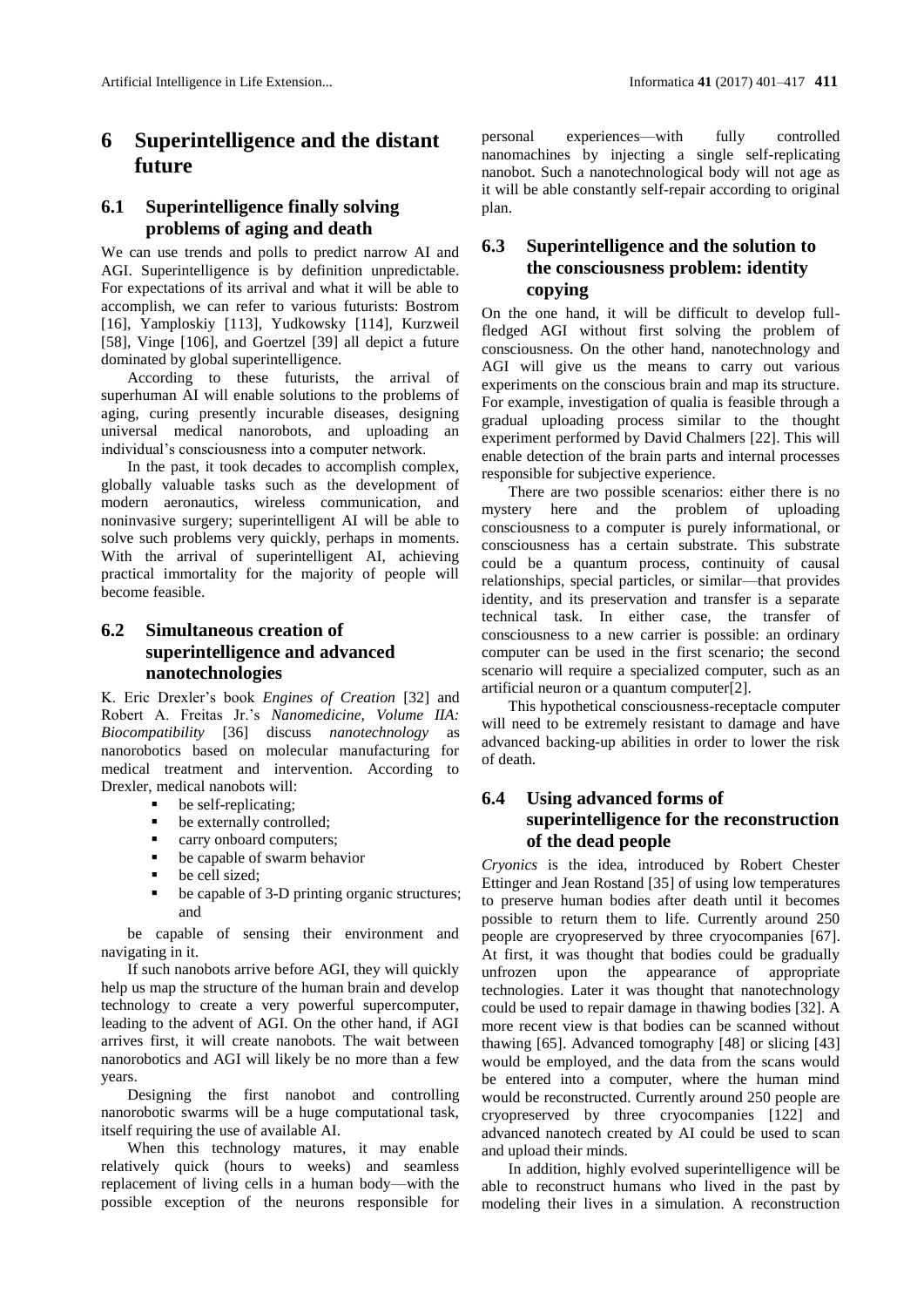would be based on a subject's informational traces. It is called "digital immortality" [108].

For global resurrection of the dead [123], superintelligence may perform a large-scale simulation of the past [124]. Then, based on all the data about the past, it will reconstruct everyone who ever lived.

## **7 Discussion: strategies for applying AI to life extension**

### **7.1 Problems of AI application in healthcare**

In 1979, a rule-based expert system could make a diagnosis better than human doctors [18]. Since then, decades have passed, and yet a large-scale AI revolution still has not happened in healthcare. Most modern medical systems are still based on extremely simple algorithms, for example, *if the heart rate is more than X, execute Y* [8].

Brandon Ballinger [8] wrote that one major obstacle is the majority of "cheap" easily available datasets is not labeled, but machine-learning algorithms mostly require labeled data for training. For example, there is a lot of cardiac data, but it is not clear what disease it is associated with or what the patient's vital parameters were. To obtain labeled data, it might be necessary to conduct costly and potentially harmful experiments on humans. Currently, this problem is being approached by unsupervised learning algorithms, which do not require labeled data, but their performance is still behind that of the supervised systems.

In addition, there are regulatory issues regarding the utilization of AI in healthcare, as well as disputes about risk allocation and insurance payments between startups and hospitals. AI can easily be migrated into an individual's smartphone, but getting it into a doctor's office is more complicated, not to mention the intricacies of accounting for AI in insurance payment systems.

One can imagine that the modest pace of advancement of AI applications in healthcare in recent decades might be disappointing to the authors of the first edition of *Artificial Intelligence in Medicine*, which was published back in 1982 [97]. Yet, due to substantial increase in computing power, availability of "cheap" digitized data, advanced data-analysis algorithms, and new regulations, we finally seem to find ourselves at the dawn of the rapid development of AI in healthcare.

Privacy issues regarding personal data create a tradeoff for AI development. On one hand, the greater the amount of open data, the easier it is to train AI algorithms. (Sharing one's personal health data may cause unpredictable harm to the individual, however.) On the other hand, if only anonymized data is available, important vital parameters and data points will be lost. The patient organizations discussed in section 5.3 may understand the importance of providing open access to personal data, as doing so would help train AI for healthcare.

#### **7.2 AI in medicine, and AI safety**

Issues of AI safety, on both local and global levels, are beyond the scope of this work. We want to emphasize just two points of intersection of AI in healthcare and AI safety:

Medical AI is aimed at the preservation of human lives, whereas, for example, military AI is generally focused on human destruction. If we assume that AI preserves the values of its creators, medical AI should be more harmless.

The development of such types of medical AI as neuroimplants will accelerate the development of AI in the form of a distributed social network consisting of self-upgrading people. Here, again, the values of such an intelligent neuroweb will be defined by the values of its participant "nodes," which should be relatively safer than other routes to AI. Also, AI based on human uploads may be less probable to go into quick unlimited selfimprovement, because of complex and opaque structure.

If the orthogonality of values and intelligence thesis [16] has some exceptions, medical AI may be safer than military AI.

On the other way, medical AI may increase the risks as it will open the way to the neuromorphic AI, which is regarded dangerous [16], or it will be under less control than military AI, and could run into explosive run-away self-improvement.

The Upgrade Net discussed above may become a useful instrument in solving the AI safety problem, as the growing collective human intelligence could operate as a global police force, identifying potential terrorist behavior and other threats.

The safety will come from intrinsic value alignment of human uploads [94], combined with superintelligence power of the whole net which will be able to find and prevent appearance of other types of potentially dangerous AI systems, as well as exterminate the need of creation of such systems. Turchin addressed this question in greater details in [99].

### **7.3 Surviving to see AGI: personalized, age-dependent strategies**

The older a person gets, the lower his or her chances of surviving into the era of AGI and powerful life-extension technologies. Fortunately, it is not necessary to wait until superintelligence arises. In order for an individual's life expectancy to be increased indefinitely, that individual must stay alive only until the moment when average life expectancy begins increasing by more than a year each year, at which point longevity escape velocity will be achieved [27].

However, the chances that a person will be able to benefit from life extension significantly increase if that person has better access to upcoming technologies by, for instance, living in a developed country, having financial security, or being foresighted enough to research and utilize those technologies when first available.

In order to increase and spread the benefits of medical AI in the future, it will be necessary to increase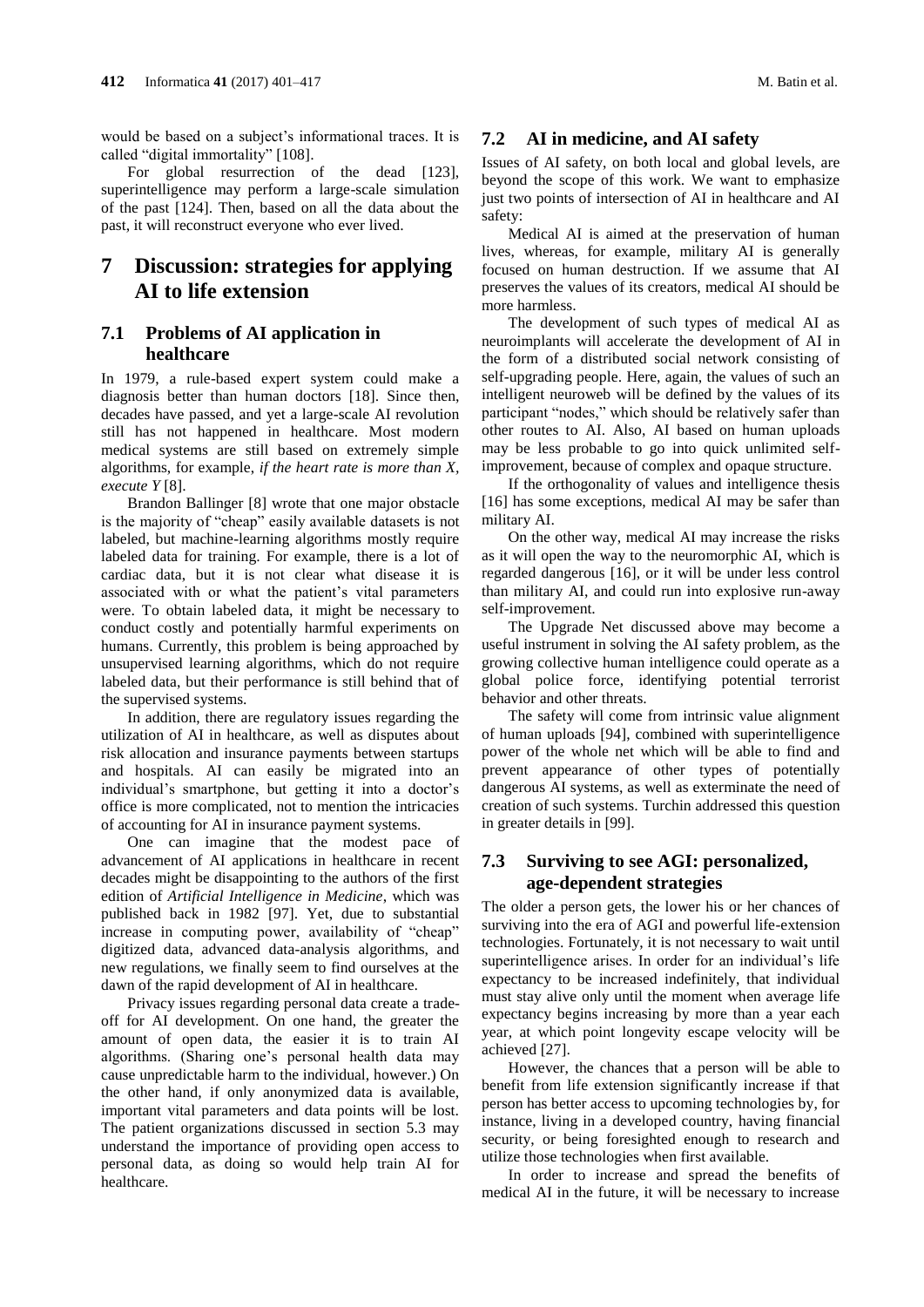people's awareness and encourage them to exercise all available means for life extension. As part of this strategy, we promote participation in patient organizations committed to fighting aging, signing up for cryonics, and sharing and collecting digital immortality data.

## **8 Conclusion**

This work is an overview of the existing and prospective AI applications that the authors consider the most promising and beneficial for life extension and antiaging. We have considered a wide range of problems with the current state of the research and the industry, the most promising prospective applications of AI, and strategies to increase public awareness in order to ensure maximal life-extension opportunities for everyone.

Based on related work, we have reviewed the expected stages of the development of AI in the near future, and estimated when the most advanced levels will arrive.

Further, we have presented an overview of the current AI-based healthcare projects of certain for-profit companies of various scales. These projects include IBM Watson Healthcare, Google Calico, and DeepMind Health, as well as the research projects of certain academic groups and nonprofit organizations.

We have shown that the exponential growth of AI's capabilities makes it more likely that AI could help fight the exponential increase of the probability of a human being's mortality over time, and that AI could help a person to reach longevity escape velocity before superintelligence is achieved. It may help millions or maybe even billions of people to "survive until immortality," and thus rescue their life from impending death. Some of the authors explored this topic in greater detail in the article "Fighting aging as an effective altruism case: the model of impact" [100].

We have emphasized the importance of establishing patient organizations to spread awareness of the subjects of life extension, voluntary patient data collection, early adoption of medical AI technologies, and the eventual formation of a "neuroweb" with the arrival of advanced forms of AI.

## **9 Acknowledgements**

We thank Anastasia Egorova, Maxim Cholin, Sergei Shegurin, Alexandra Alexeeva, and Dmitriy Shakhov for interesting discussions that helped in the preparation of the article.

**Conflict of interest:** No.

**Research funding**: No.

### **10 References**

- [1] Actuarial Life Table. 2017. Actuarial Life Table. Retrieved August 24, 2017 from https://www.ssa.gov/oact/STATS/table4c6.html
- [2] Victor Yu Argonov. 2012. Neural Correlate of Consciousness in a Single Electron: Radical

Answer to "Quantum Theories of Consciousness." NeuroQuantology 10, 2 (2012). Retrieved from http://neuroquantology.com/index.php/journal/articl e/view/548

- [3] Atomnet. 2017. Introducing AtomNet Drug design with convolutional neural networks. Retrieved from the state of  $\sim$ http://www.atomwise.com/introducing-atomnet/
- [4] DN Aubrey. 2004. Escape velocity: why the prospect of extreme human life extension matters now. PLoS Biol. 2, 6 (2004), e187.
- [5] Babylon Health. 2017. Retrieved from https://www.babylonhealth.com/
- [6] Xiao-chen Bai, Thomas G Martin, Sjors HW Scheres, and Hendrik Dietz. 2012. Cryo-EM structure of a 3D DNA-origami object. Proc. Natl. Acad. Sci. 109, 49 (2012), 20012–20017.
- Katherine Bailey. 2017. Conversational AI and the road ahead. Retrieved from https://techcrunch.com/2017/02/25/conversationalai-and-the-road-ahead/
- [8] Brandon Ballinger. 2016. Three Challenges for Artificial Intelligence in Medicine. Retrieved from https://blog.cardiogr.am/three-challenges-forartificial-intelligence-in-medicine-dfb9993ae750
- [9] Diogo G. Barardo, Danielle Newby, Daniel Thornton, Taravat Ghafourian, João Pedro de Magalhães, and Alex A. Freitas. 2017. Machine learning for predicting lifespan-extending chemical compounds. Aging (2017).
- [10] David J Barnes and Dominique Chu. 2010. Introduction to modeling for biosciences. Springer Science & Business Media.
- [11] K. Belcher. 2016. From \$600 M to \$6 Billion, Artificial Intelligence Systems Poised for Dramatic Market Expansion in Healthcare. Frost & Sullivan. Retrieved August 24, 2017 from https://ww2.frost.com/news/press-releases/600-m-6-billion-artificial-intelligence-systems-poiseddramatic-market-expansion-healthcare/
- [12] Jamie Bennett, Osvaldas Rokas, and Liming Chen. 2017. Healthcare in the Smart Home: A Study of Past, Present and Future. Sustainability 9, 5 (2017), 840.
- [13] Kent S Boles, Krishna Kannan, John Gill, Martina Felderman, Heather Gouvis, Bolyn Hubby, Kurt I Kamrud, J Craig Venter, and Daniel G Gibson. 2017. Digital-to-biological converter for on-demand production of biologics. Nat. Biotechnol. 35 672– 675 2017 (2017).
- [14] Tamara Bonaci, Jeffrey Herron, Charlie Matlack, and Howard Jay Chizeck. 2014. Securing the exocortex: A twenty-first century cybernetics challenge. 1–8.
- [15] N. Bostrom. 2003. Astronomical waste: The opportunity cost of delayed technological development. Utilitas 15, 3 (2003), 308–314.
- [16] N. Bostrom. 2014. Superintelligence. Oxford University Press, Oxford.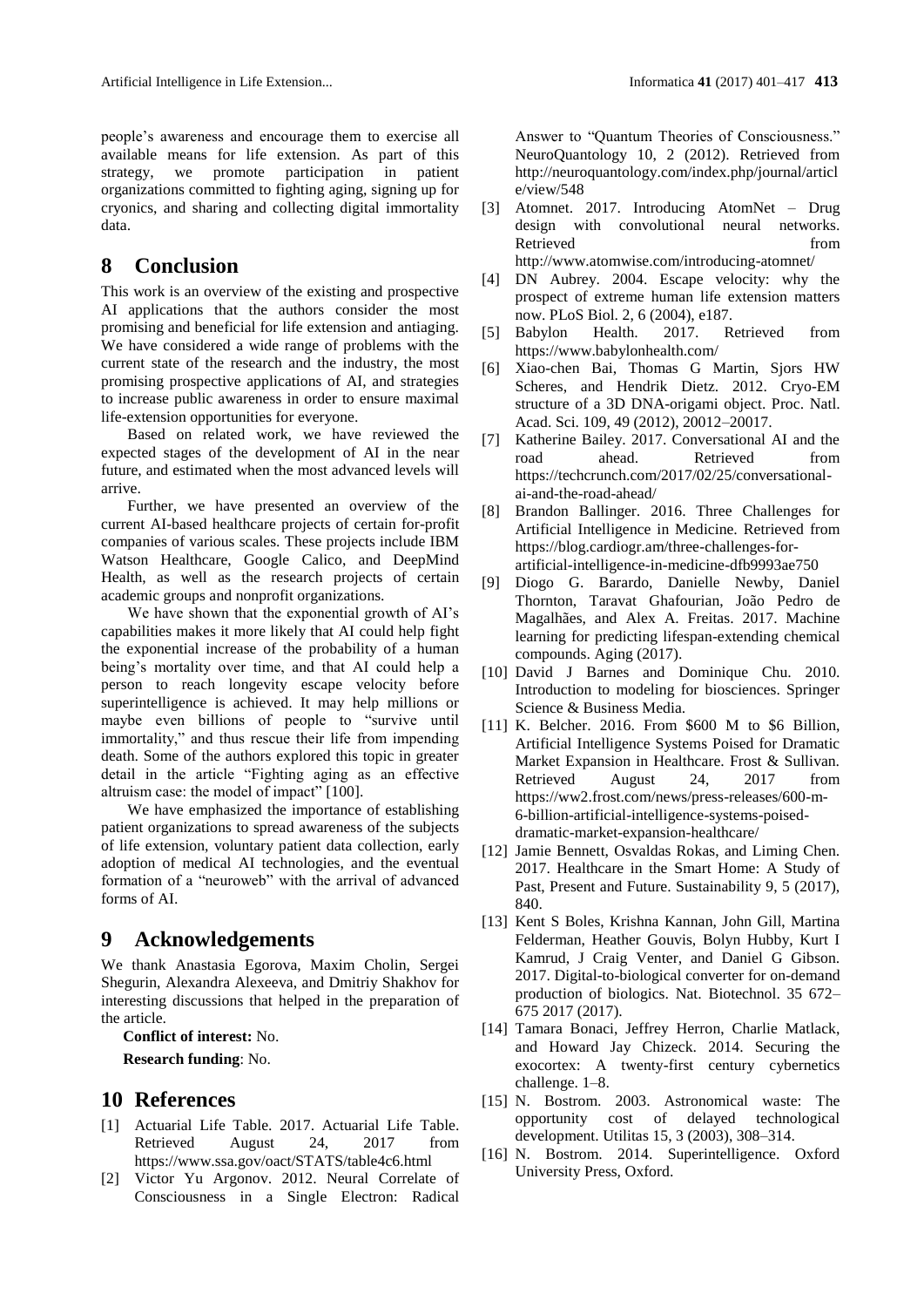- [17] N. Bostrom and A. Sandberg. 2008. Whole brain emulation: a roadmap. Lanc. Univ. Accessed January 21, (2008), 2015.
- [18] Bruce G Buchanan and Edward Hance Shortliffe. 1984. Rule-based expert systems. Addison-Wesley Reading, MA.
- [19] Buck Institute. Home | The Buck Institute for Research on Aging. Retrieved August 24, 2017 from https://www.buckinstitute.org/
- [20] Filipe Cabreiro, Catherine Au, Kit-Yi Leung, Nuria Vergara-Irigaray, Helena M Cochemé, Tahereh Noori, David Weinkove, Eugene Schuster, Nicholas DE Greene, and David Gems. 2013. Metformin retards aging in C. elegans by altering microbial folate and methionine metabolism. Cell 153, 1 (2013), 228–239.
- [21] Hugo Campos. 2009. Soccer player Anthony Van Loo survives a sudden cardiac arrest (SCA) when his ICD fires. Retrieved from https://www.youtube.com/watch?v=DU\_i0ZzIV5U
- [22] D. Chalmers. 1996. The Conscious Mind. Oxford University Press, New York.
- [23] William P Cheshire JR. 2015. The Sum of All Thoughts: Prospects of Uploading the Mind to a Computer. Ethics Med. 31, 3 (2015), 135.
- [24] Travers Ching, Daniel S Himmelstein, Brett K Beaulieu-Jones, Alexandr A Kalinin, Brian T Do, Gregory P Way, Enrico Ferrero, Paul-Michael Agapow, Wei Xie, and Gail L Rosen. 2017. Opportunities And Obstacles For Deep Learning In Biology And Medicine. bioRxiv (2017). Retrieved from

http://www.biorxiv.org/content/early/2017/05/28/14 2760

- [25] M Coppock. 2017. Researchers Are Using Neural Networks To Get Better At Reading Our MindsR MINDS. Retrieved from https://www.digitaltrends.com/computing/researche rs-use-neural-network-algorithms-for-moreaccurate-brain-scans/
- [26] Brad Darrow. 2016. Why IBM Is Dropping \$2.6 Billion on Truven Health. Retrieved from http://fortune.com/2016/02/18/ibm-truven-healthacquisition/
- [27] Aubrey De Grey and Michael Rae. 2007. Ending aging: The rejuvenation breakthroughs that could reverse human aging in our lifetime. St. Martin's Press.
- [28] Stephan De Spiegeleire, Matthijs Maas, and Tim Sweijs. 2017. Artificial intelligence and the future of defence. Retrieved from http://www.hcss.nl/sites/default/files/files/reports/A rtificial%20Intelligence%20and%20the%20Future %20of%20Defense.pdf
- [29] Deepmind. 2017. Helping clinicians get patients from test to treatment, faster. Retrieved from https://deepmind.com/applied/deepmind-health/
- [30] Linda Delacey. 2017. Cyborg step? Scientists engineer bioelectric cells. New Atlas. Retrieved from http://newatlas.com/cyborg-technologyscientists-create-bioelectric-hybrid-cells/47481/
- [31] Tesfahun Dessale, Krishna Chaithanya Batchu, Diogo Barardo, Li Fang Ng, Vanessa Yuk Man Lam, Markus R Wenk, Nicholas S Tolwinski, and Jan Gruber. 2017. Slowing ageing using drug synergy in C. elegans. bioRxiv (2017), 153205.
- [32] Drexler. 1986. E.: Engines of Creation. Anchor Press.
- [33] [33] Petter Eckersley and Nasser Yomna. 2017. Measuring the progress of AI research. Retrieved from https://www.eff.org/ai/metrics
- [34] Douglas C Engelbart. 1962. Augmenting human intellect: a conceptual framework (1962). Pack. Randall JORDAN Ken Multimed. Wagner Virtual Real. N. Y. WW Nort. Co. (1962), 64–90.
- [35] Robert CW Ettinger and Jean Rostand. 1965. The prospect of immortality. Sidgwick and Jackson.
- [36] Robert A Freitas Jr. 2003. Nanomedicine, Vol. IIA: Biocompatibility. Landes Biosci. Georget. USA  $(2003)$
- [37] Leonid A Gavrilov and Natalia S Gavrilova. 2001. The reliability theory of aging and longevity. J. Theor. Biol. 213, 4 (2001), 527–545.
- [38] Carmine Giardino, Xiaofeng Wang, and Pekka Abrahamsson. 2014. Why early-stage software startups fail: a behavioral framework. 27–41.
- [39] Goertzel. Should Humanity Build a Global AI Nanny to Delay the Singularity Until It's Better Understood? J. Conscious. Stud. 19 No 1–2 2012 Pp 96–111. Retrieved from http://citeseerx.ist.psu.edu/viewdoc/download?doi= 10.1.1.352.3966&rep=rep1&type=pdf
- [40] Yelena Gorina, Donna Hoyert, Harold Lentzner, and Margie Goulding. 2006. Trends in Causes of Death among Older Persons in the United States. Retrieved from the state of  $\sim$ https://www.cdc.gov/nchs/data/ahcd/agingtrends/06 olderpersons.pdf
- [41] K. Grace. 2017. When Will AI Exceed Human Performance? Evidence from AI Experts. Retrieved from https://arxiv.org/pdf/1705.08807.pdf
- [42] N Guillamón, M Armayones, E Hernández, and B Gómez-Zúñiga. 2010. The role of patient organizations in participatory medicine: Can virtual health communities help participatory medicine accomplish its objectives. J. Particip. Med. 2, (2010), e21.
- [43] Gwern. 2017. Plastination versus Cryonics. (2017). Retrieved from https://www.gwern.net/plastination
- [44] Nichois Hannah. 2017. The top 10 leading causes of death in the United States. Retrieved from http://www.medicalnewstoday.com/articles/282929. php
- [45] R Hanson. 2016. The Age of Em: Work, Love, and Life when Robots Rule the Earth. Oxford University Press.
- [46] Erika Check Hayden. 2016. A \$3-billion plan to cure disease. (2016).
- [47] Erika Check Hayden. 2016. Biology software promises easier way to program living cells. Nat. News (2016). Retrieved from Biology software promises easier way to program living cells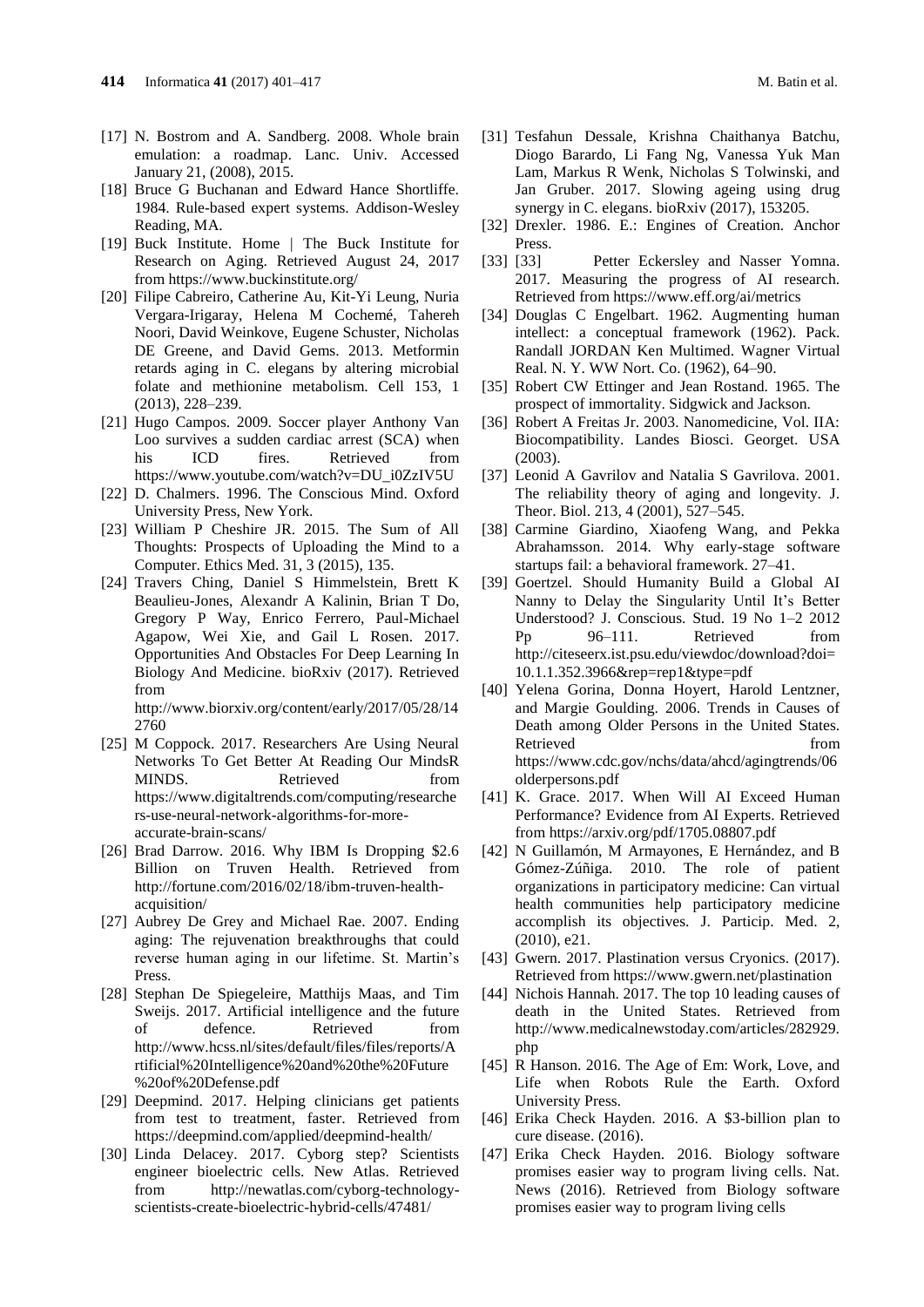- [48] Kenneth J Hayworth. 2012. Electron imaging technology for whole brain neural circuit mapping. Int. J. Mach. Conscious. 4, 1 (2012), 87–108.
- [49] Clyde A Hutchison, Ray-Yuan Chuang, Vladimir N Noskov, Nacyra Assad-Garcia, Thomas J Deerinck, Mark H Ellisman, John Gill, Krishna Kannan, Bogumil J Karas, and Li Ma. 2016. Design and synthesis of a minimal bacterial genome. Science 351, 6280 (2016), aad6253.
- [50] IBM. 2017. Medical Sieve. Retrieved from http://researcher.watson.ibm.com/researcher/view\_ group.php?id=4384
- [51] CB Insights. 2016. From Virtual Nurses to Drug Discovery: 65+ Artificial Intelligence Startups in Healthcare. CB Insights (2016).
- [52] Intel. 2017. Intel healthcare overview. Retrieved from http://www.intel.com/content/www/us/en/healthcar

e-it/healthcare-overview.html

- [53] John PA Ioannidis. 2005. Contradicted and initially stronger effects in highly cited clinical research. Jama 294, 2 (2005), 218–228.
- [54] Jonathan R Karr, Jayodita C Sanghvi, Derek N Macklin, Miriam V Gutschow, Jared M Jacobs, Benjamin Bolival, Nacyra Assad-Garcia, John I Glass, and Markus W Covert. 2012. A whole-cell computational model predicts phenotype from genotype. Cell 150, 2 (2012), 389–401.
- [55] Arjun Kharpal. 2017. Elon Musk: Humans must merge with machines or become irrelevant in AI age. CNBC. Retrieved from http://www.cnbc.com/2017/02/13/elon-muskhumans-merge-machines-cyborg-artificialintelligence-robots.html
- [56] Valeria Kogan, Ivan Molodtsov, Leonid I Menshikov, Robert J Shmookler Reis, and Peter Fedichev. 2015. Stability analysis of a model gene network links aging, stress resistance, and negligible senescence. Sci. Rep. 5, (2015), 13589.
- [57] Maria Konovalenko. 2016. Longevity Cookbook: Combinations of Life Extending Drugs. Retrieved from https://medium.com/@mariakonovalenko/longevity -cookbook-combinations-of-life-extending-drugsd092feb64c46
- [58] Ray Kurzweil. 2006. Singularity is Near. Viking.
- [59] Christian de Looper. 2016. Google's smart bathroom patent puts sensors in your toilet, tub, and mirror. Digital trends. Retrieved July 16, 2017 from https://www.digitaltrends.com/home/google-smartbathroom-patent/
- [60] Pavel Luksha. 2014. NeuroWeb Roadmap: Results of Foresight & Call for Action. Retrieved from https://www.slideshare.net/PavelLuksha/neurowebroadmap-preliminary
- [61] John Markoff. 2011. Computer Wins on "Jeopardy!" Retrieved from http://www.nytimes.com/2011/02/17/science/17jeo pardy-watson.html?pagewanted=all
- [62] Albert W Marshall and Ingram Olkin. 2015. A bivariate Gompertz–Makeham life distribution. J. Multivar. Anal. 139, (2015), 219–226.
- [63] Gianluka Mauro. 2016. Six graphs to understand the state of Artificial Intelligence academic research. Retrieved from https://blog.aiacademy.com/six-graphs-to-understand-the-stateof-ai-academic-research-3a79cac4c9c2
- [64] Steve Hill May. 2017. The Need for Better Aging Biomarkers. Life Ext. Advocaс Found. (2017). Retrieved from http://www.leafscience.org/agingbiomarkers/
- [65] Ralf C Merkle. 1994. The molecular repair of the brain. Cryonics Mag. 15, (1994).
- [66] Richard A Miller, David E Harrison, Clinton M Astle, Elizabeth Fernandez, Kevin Flurkey, Melissa Han, Martin A Javors, Xinna Li, Nancy L Nadon, and James F Nelson. 2014. Rapamycin‐mediated lifespan increase in mice is dose and sex dependent and metabolically distinct from dietary restriction. Aging Cell 13, 3 (2014), 468–477.
- [67] Ole Martin Moen. 2015. The case for cryonics. J. Med. Ethics (2015), medethics-2015.
- [68] Dara Mohammadi and Nicola Davis. 2016. Can this woman cure ageing with gene therapy? The Observer. Retrieved November 14, 2017 from http://www.theguardian.com/science/2016/jul/24/eli zabeth-parrish-gene-therapy-ageing
- [69] Molecula Maxima. 2017. Retrieved from https://moleculamaxima.com/
- [70] Megan Molteni. 2017. Blockchain Could Be the Answer to Health Care's Electronic Record Woes. Wired. Retrieved July 16, 2017 from https://www.wired.com/2017/02/moving-patientdata-messy-blockchain-help/
- [71] A. Moskalev, Elizaveta Chernyagina, Vasily Tsvetkov, Alexander Fedintsev, Mikhail Shaposhnikov, Vyacheslav Krut'ko, Alex Zhavoronkov, and Brian K. Kennedy. 2016. Developing criteria for evaluation of geroprotectors as a key stage toward translation to the clinic. Aging Cell 15, 3 (June 2016), 407–415. DOI:https://doi.org/10.1111/acel.12463
- [72] AA Moskalev and MA Batin. 2011. Biomarkers of aging and aging-related pathologies. Dep. Bioeng. Bioinforma. MV Lomonosov Mosc. State Univ. (2011), 63.
- [73] Vincent C Müller and N. Bostrom. 2016. Future progress in artificial intelligence: A survey of expert opinion. In Fundamental issues of artificial intelligence. Springer, 553–570.
- [74] Kyaw Z Myint and Xiang-Qun Xie. 2015. Ligand Biological Activity Predictions Using Fingerprint-Based Artificial Neural Networks (FANN-QSAR). Artif. Neural Netw. (2015), 149–164.
- [75] Miguel AL Nicolelis. 2014. Brain-to-Brain Interfaces: When Reality Meets Science Fiction.
- [76] Joshua Ogawa. 2017. Global AI startup financing hit \$5bn in 2016. Retrieved from http://asia.nikkei.com/Business/Trends/Global-AIstartup-financing-hit-5bn-in-2016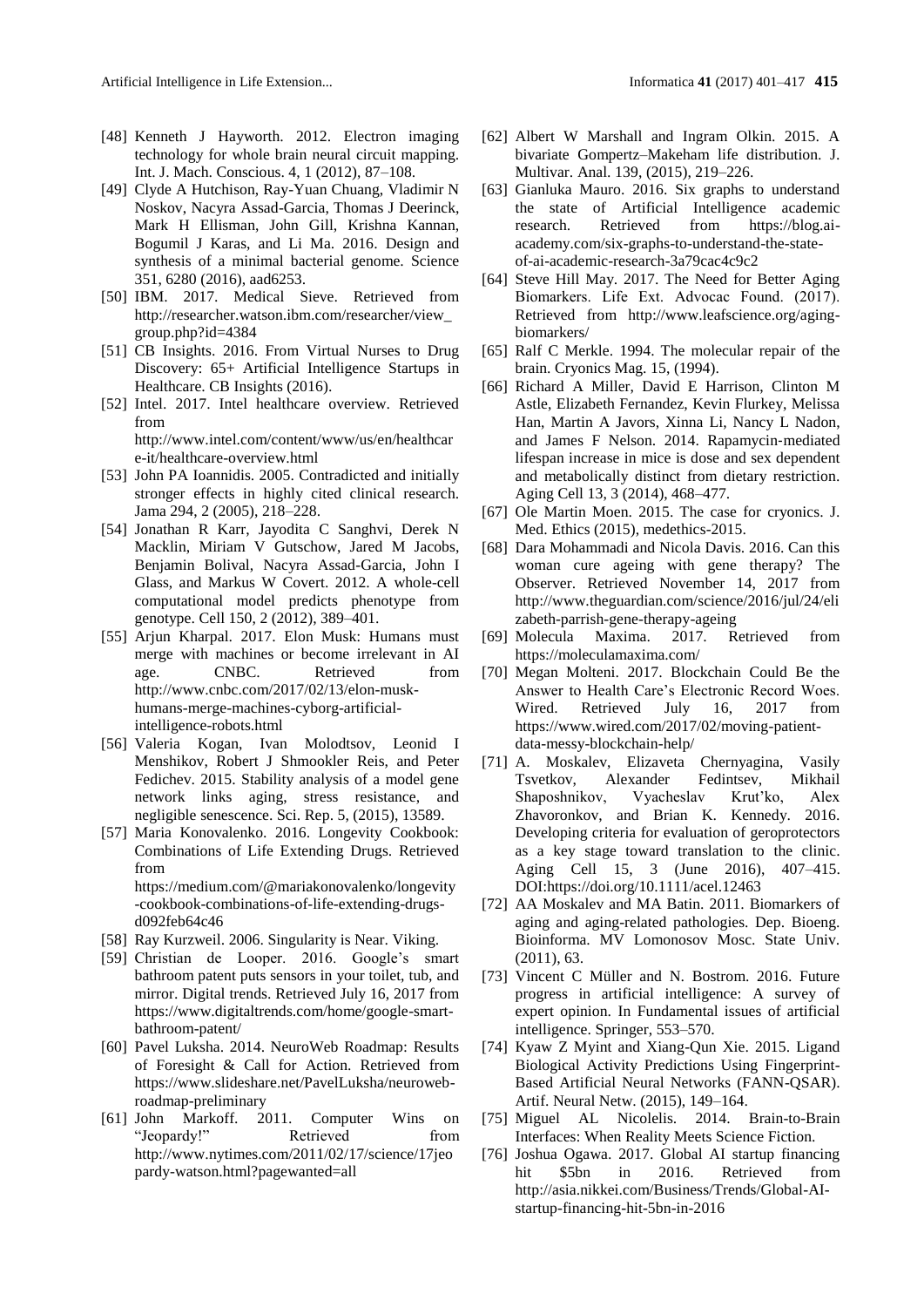- 
- [77] Open worm. 2017. Retrieved from http://www.openworm.org/
- [78] Alexandra Ossola. 2015. Your Full Genome Can Be Sequenced and Analyzed For Just \$1,000. Pop. Sci. (2015). Retrieved from http://www.popsci.com/cost-full-genomesequencing-drops-to-1000
- [79] L. Piantanelli, G. Rossolini, A. Basso, A. Piantanelli, M. Malavolta, and A. Zaia. 2001. Use of mathematical models of survivorship in the study of biomarkers of aging: the role of heterogeneity. Mech. Ageing Dev. 122, 13 (September 2001), 1461–1475. DOI:https://doi.org/10.1016/S0047- 6374(01)00271-8
- [80] Alessandro Polini, Ljupcho Prodanov, Nupura S Bhise, Vijayan Manoharan, Mehmet R Dokmeci, and Ali Khademhosseini. 2014. Organs-on-a-chip: a new tool for drug discovery. Expert Opin. Drug Discov. 9, 4 (2014), 335–352.
- [81] Alison Proffitt. 2013. NextCODE Health Launches deCODE's Clinical Genomics Platform. Retrieved July 16, 2017 from http://www.bio-itworld.com
- [82] Evgeny Putin, Polina Mamoshina, Alexander Aliper, Mikhail Korzinkin, Alexey Moskalev, Alexey Kolosov, Alexander Ostrovskiy, Charles Cantor, Jan Vijg, and Alex Zhavoronkov. 2016. Deep biomarkers of human aging: application of deep neural networks to biomarker development. Aging 8, 5 (2016), 1021.
- [83] Edward O Pyzer‐Knapp, Kewei Li, and Alan Aspuru‐Guzik. 2015. Learning from the harvard clean energy project: The use of neural networks to accelerate materials discovery. Adv. Funct. Mater. 25, 41 (2015), 6495–6502.
- [84] Ladislav Rampasek and Anna Goldenberg. 2016. Tensorflow: Biology's gateway to deep learning? Cell Syst. 2, 1 (2016), 12–14.
- [85] Lidia Ramsey. 2016. Futurist Ray Kurzweil wants to use tiny robots in our bloodstream to fight disease and live forever. Business insider. Retrieved from http://www.businessinsider.com/ray-kurzweilon-nanobots-and-the-immune-system-2016-4
- [86] Ann M Richard, Richard S Judson, Keith A Houck, Christopher M Grulke, Patra Volarath, Inthirany Thillainadarajah, Chihae Yang, James Rathman, Matthew T Martin, and John F Wambaugh. 2016. ToxCast chemical landscape: paving the road to 21st century toxicology. Chem. Res. Toxicol. 29, 8 (2016), 1225–1251.
- [87] Arlan Richardson, Steven N Austad, Yuji Ikeno, Archana Unnikrishnan, and Roger J McCarter. 2016. Significant life extension by ten percent dietary restriction. Ann. N. Y. Acad. Sci. 1363, 1 (2016), 11–17.
- [88] A Rosenberg and JH Meyerle. 2017. Total-body photography in skin cancer screening: the clinical utility of standardized imaging. Cutis 99, 5 (2017), 312.
- [89] J. Russell. 2017. After beating the world's elite Go players, Google's AlphaGo AI is retiring. TechCrunch. Retrieved from

https://techcrunch.com/2017/05/27/googlesalphago-ai-is-retiring/

- [90] Andrew D Rutenberg, Arnold B Mitnitski, Spencer Farrell, and Kenneth Rockwood. 2017. Unifying ageing and frailty through complex dynamical networks. ArXiv Prepr. ArXiv170606434 (2017).
- [91] Aaron Saenz. 2009. Smart Toilets: Doctors in Your Bathroom. Singularity Hub. Retrieved July 16, 2017 from https://singularityhub.com/2009/05/12/smarttoilets-doctors-in-your-bathroom/
- [92] Marwin HS Segler, Thierry Kogej, Christian Tyrchan, and Mark P Waller. 2017. Generating focussed molecule libraries for drug discovery with recurrent neural networks. ArXiv Prepr. ArXiv170101329 (2017).
- [93] V. Shakirov. 2016. Review of state-of-the-arts in artificial intelligence with application to AI safety problem. ArXiv Prepr. ArXiv160504232 (2016). Retrieved from https://arxiv.org/abs/1605.04232
- [94] Carl Shulman. 2010. Whole brain emulation and the evolution of superorganisms. Mach. Intell. Res. Inst. Work. Pap. Httpintelligence OrgfilesWBE-Superorgs Pdf (2010).
- [95] Andrew Sparkes, Wayne Aubrey, Emma Byrne, Amanda Clare, Muhammed N Khan, Maria Liakata, Magdalena Markham, Jem Rowland, Larisa N Soldatova, and Kenneth E Whelan. 2010. Towards Robot Scientists for autonomous scientific discovery. Autom. Exp. 2, 1 (2010), 1.
- [96] Randy Strong, Richard A Miller, Clinton M Astle, Robert A Floyd, Kevin Flurkey, Kenneth L Hensley, Martin A Javors, Christiaan Leeuwenburgh, James F Nelson, and Ennio Ongini. 2008. Nordihydroguaiaretic acid and aspirin increase lifespan of genetically heterogeneous male mice. Aging Cell 7, 5 (2008), 641–650.
- [97] Peter Szolovits. 1982. Artificial intelligence in medicine. Westview Press Boulder, CO.
- [98] Turbine AI. 2017. Retrieved from Turbine.ai
- [99] A. Turchin and D. Denkenberger. 2017. Global Solutions of the AI Safety Problem.
- [100] A. Turchin, D. Denkenberger, E. Milova, A. Egorova, and M. Batin. 2017. Fighting aging as an effective altruism case: the model of impact.
- [101] Valentin Turchin and Cliff Joslyn. 1990. Communications: The Cybernetic Manifesto (Part I). Kybernetes 19, 2 (1990), 63–64.
- [102] Tim Urban. 2017. Neuralink and the Brain's Magical Future. Retrieved from http://waitbutwhy.com/2017/04/neuralink.html
- [103] ORD US EPA. 2015. Toxicity Forecasting. US EPA. Retrieved July 16, 2017 from https://www.epa.gov/chemical-research/toxicityforecasting
- [104] Monica Van Such, Robert Lohr, Thomas Beckman, and James M Naessens. 2017. Extent of diagnostic agreement among medical referrals. J. Eval. Clin. Pract. (2017).
- [105] Jan Vijg and Aubrey DNJ De Grey. 2014. Innovating aging: promises and pitfalls on the road